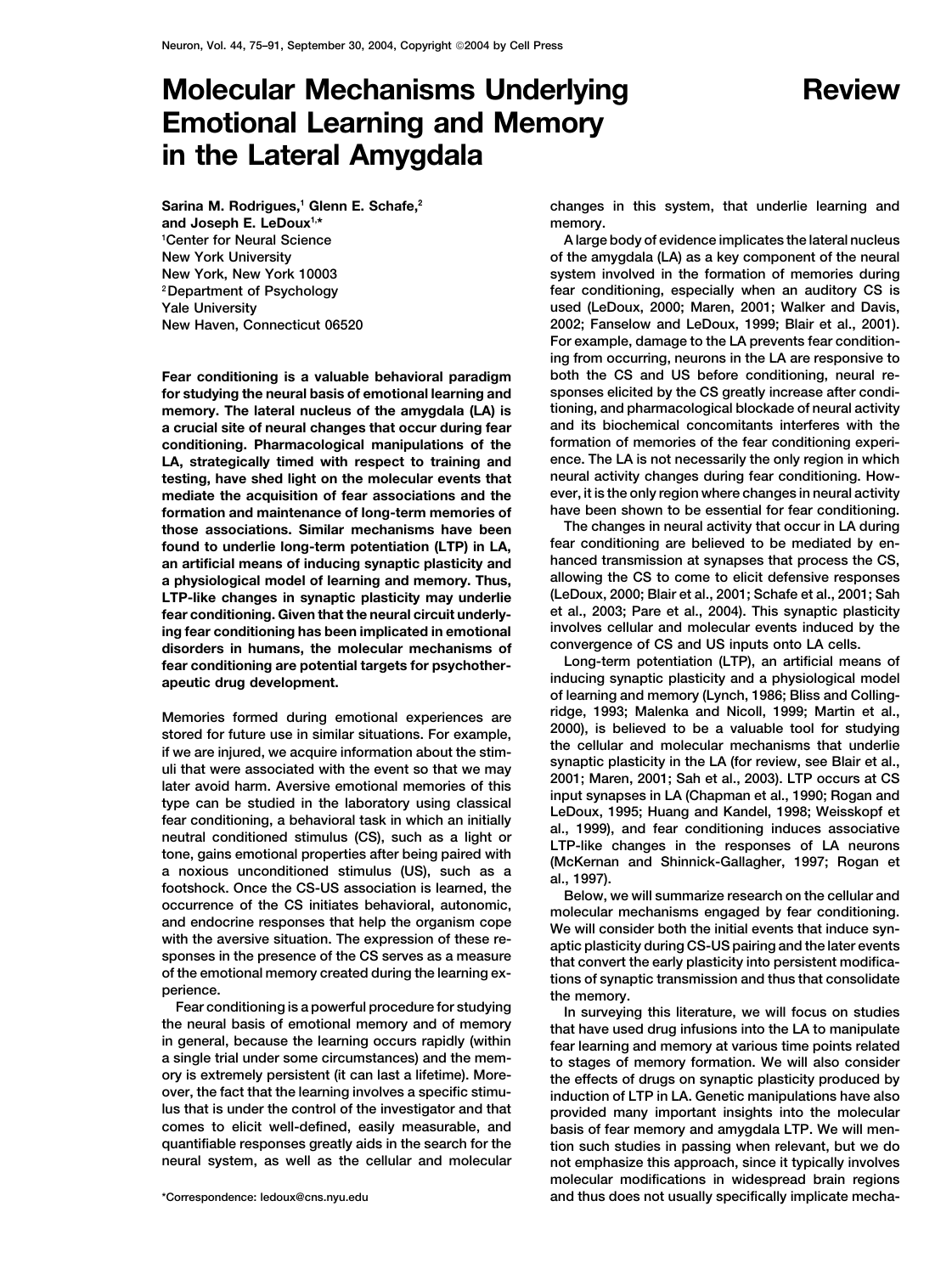**nisms within the LA (for summaries of genetic studies such as fear conditioning that often involve one or at related to fear conditioning and amygdala LTP, see most a few training trails. This is relevant because in Tsien, 2000; Kandel, 2001; Maren, 2001; Matynia et al., other aversive learning paradigms, immediate posttrain-2002; Frankland et al., 2003; Silva, 2003; Tonegawa et ing infusions of drugs into the LA have been shown to al., 2003). modulate the strength of memory formation (McGaugh,**

We concentrate on the molecular mechanisms underly-<br>ing two specific phases in the life of a fear memory. **In addition to using both pretraining and posttraining ing two specific phases in the life of a fear memory. In addition to using both pretraining and posttraining** These are called learning, or *acquisition*, and long-term memory (LTM) formation, or *consolidation*. Acquisition short-term memory (STM) and LTM. STM is usually as-<br>and consolidation are assessed by using behavioral sessed by testing between 1 and 4 hr after training. and consolidation are assessed by using behavioral sessed by testing between 1 and 4 nr after training,<br>tasks that involve a training component (this is what whereas LTM is usually tested 24 hr after training. These<br>recons prompts acquisition) and a test component in which the **the state based on the belief that LTM but not STM**<br>effects of training are assessed after an appropriate depends on protein synthesis, which is supported by effects of training are assessed after an appropriate<br>delay (this is how you determine whether learning oc-<br>findings showing that administration of protein synthe**curred and whether LTM was formed). Other important** sis inhibitors immediately after training disrupts LTM<br>compared and whether LTM was formed). Other important but disruption of protein synthesis later (after 4–5 hr)

**that receive the drug or vehicle before training, as well of the drug immediately after training should leave memtesting typically occurring 24 hr after training. However, ory should be impaired when tested several hours later additional drug infusion and memory test points are and remain so when tested on subsequent days. In other useful in drawing the conclusion that pretraining infu- words, the drug should have no effect on STM but pre-Ideally, the drugs should be administered both pre- and consolidation studies only test LTM, conclusive proof immediately posttraining. This additional condition is not that the drug affects the conversion of STM to LTM**

**half-life of most drugs is such that, although adminis- basis, and it is likely that the molecules that maintain minutes or even hours after training, especially in tasks as the molecules that maintain STM are likely to differ**

**2000). Thus, to conclude that a drug given before training Phases of Fear Memory Defined affects only acquisition, it is necessary to show that through Drug Manipulations delivery of the drug immediately after training has no**

aspects of tear menory, such as extinction and recon-<br>solidation, will not be discussed here (for reviews, see<br>solidation, will not be discussed here (for reviews, see<br>does not affect LTM, presumably because STM has<br>hader

*test* of fear memory.<br> **tions usually have to be satisfied to conclude that the**<br> **critically structure of the drug inmediately after training should leave mem-**<br> **drug has disrupted consolidation.** First, administration<br> ory intact for some period (usually 1–4 hr), but the memvent the conversion of STM to LTM. Although many **usually included. requires that STM be shown to be intact. As noted Posttraining drug treatment is important, because the above, STM is itself a memory process with a molecular tered prior to training, the drug will still be active in the STM are different from those that consolidate LTM, just**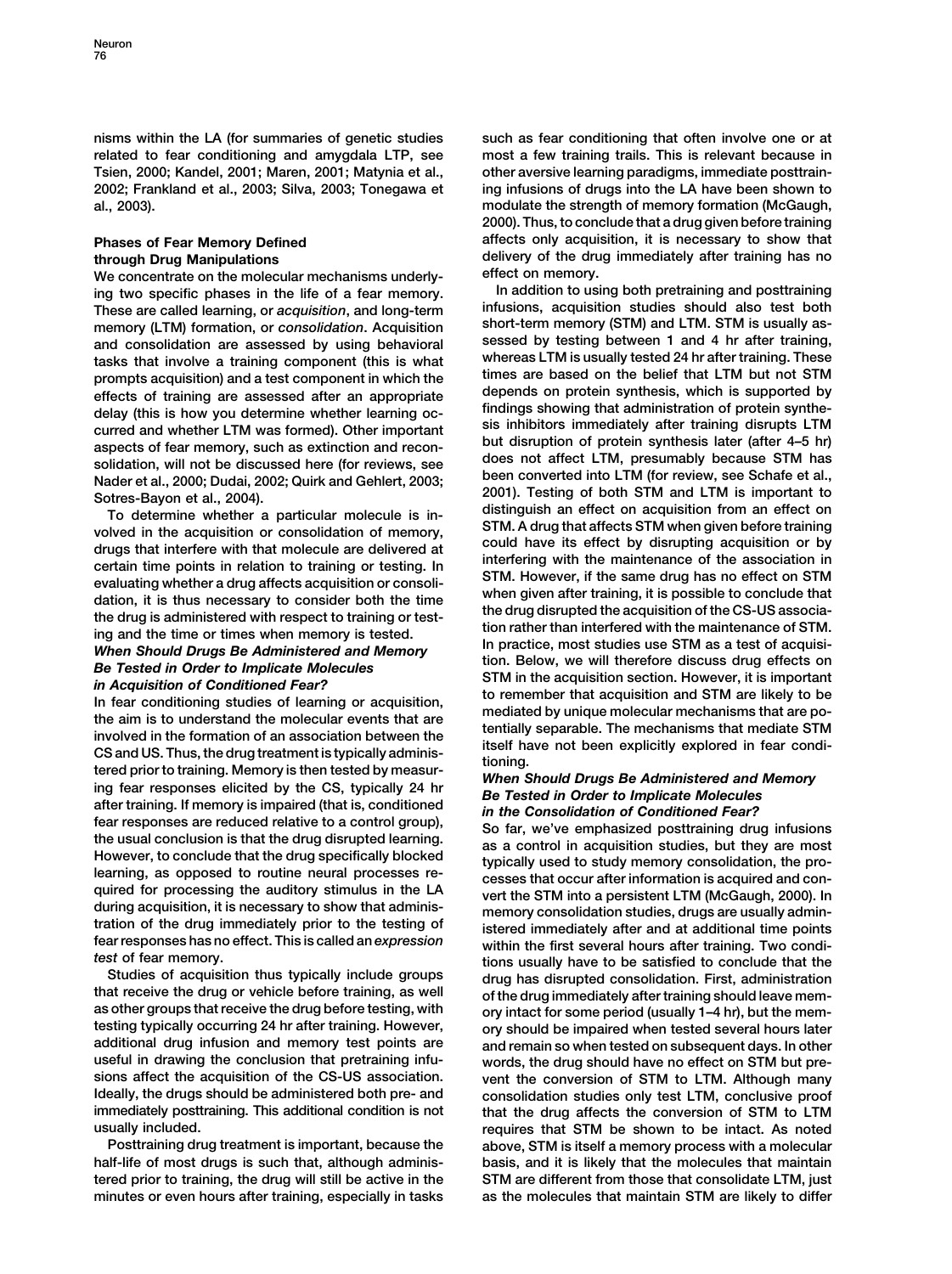## DRUG MANIPULATION OF PHASES OF MEMORY



**Figure 1. Drug Manipulation of Phases of Memory**

**\*Pretraining infusions are sometimes used in consolidation studies. If both STM and LTM are affected, posttraining infusions should be used to determine whether the effects on LTM are due to a disruption of consolidation rather than acquisition. STM, short-term memory; LTM, long-term memory.**

**from those involved in acquisition—that is, in mediating** *Controlling for State Dependency***. In both studies of the initial effects of CS-US pairing. The second condition acquisition and consolidation, it can be useful to assess that is required to show that the drug disrupts consolida- whether the drug treatment affects learning or memory tion is that the same drug treatment that disrupts LTM directly or whether instead the drug effects are due** when given shortly after training should have no effect to a condition called state dependency. This condition **when given several hours later, after STM has been exists when the retrieval of memory during a test is only converted into LTM. In other words, it takes several possible when the subject is in the same sensory context hours for memory traces to be consolidated, and once and physiological state as during training (Gordon and that happens the drug should leave the memory unaf- Klein, 1994). State dependency is mainly a problem in fected. It should also be noted that studies showing that studies that employ pretraining drug infusions, since posttraining drug infusions block consolidation are most with posttraining studies the subject is typically trained often interpreted in terms of a failure of memory storage, and tested drug free. Thus, in studies using pretraining but it is sometimes difficult to distinguish storage and infusions, it is important to have a control condition in retrieval deficits (see Hoz et al., 2004). which subjects receive the drug during both training** *and*

**studies to test both STM and LTM and to give drugs employed this control (but see Maren et al., 1996; Helmboth pre- and posttraining. These are also important in stetter and Bellgowan, 1994; Muller et al., 1997; Goosens the effort to understand consolidation. Drugs adminis- et al., 2000; Schafe and LeDoux, 2000). It is nonetheless tered before training block processes that occur during an important measure for ensuring that the endogenous training but do not necessarily affect LTM by preventing state of the brain and the environment during learning acquisition. That is, they can have effects that are trig- do not have to be reinstated in order to gain access to gered by stimuli occurring during training but express newly acquired information. their effects on consolidation processes rather than on** *Summary of Drugs and Memory Phases***. Drugs that acquisition. For example, suppose that a drug given block the development of both STM and LTM when pretraining affects LTM but not STM (the classic consoli- given before training but not immediately after training dation effect) but that the same drug given immediately are said to block acquisition, provided that they do not after training has no effect on either LTM or STM (not interfere with the expression of the memory when given a typical consolidation effect). The conclusion in this right before the memory tests. In contrast, drugs that case, determined by the use of pre- and posttraining block the development of LTM when given immediately drug delivery and STM and LTM tests, would be that after training are said to block memory consolidation, the drug interfered with processes that occurred during provided that they do not also interfere with STM. Systraining, but rather than disrupting acquisition the effect tematic administration of the drug at different time** was on consolidation. We will see an example of this points after learning, as well as the use of several tests **when we discuss the effects of voltage-gated calcium of memory over the course of 24 hr, allows fine discrimichannel (VGCC) blockade on acquisition. nation of how the drug affects learning and memory.**

**Above, we argued that it is important in acquisition testing. Relatively few studies of fear conditioning have**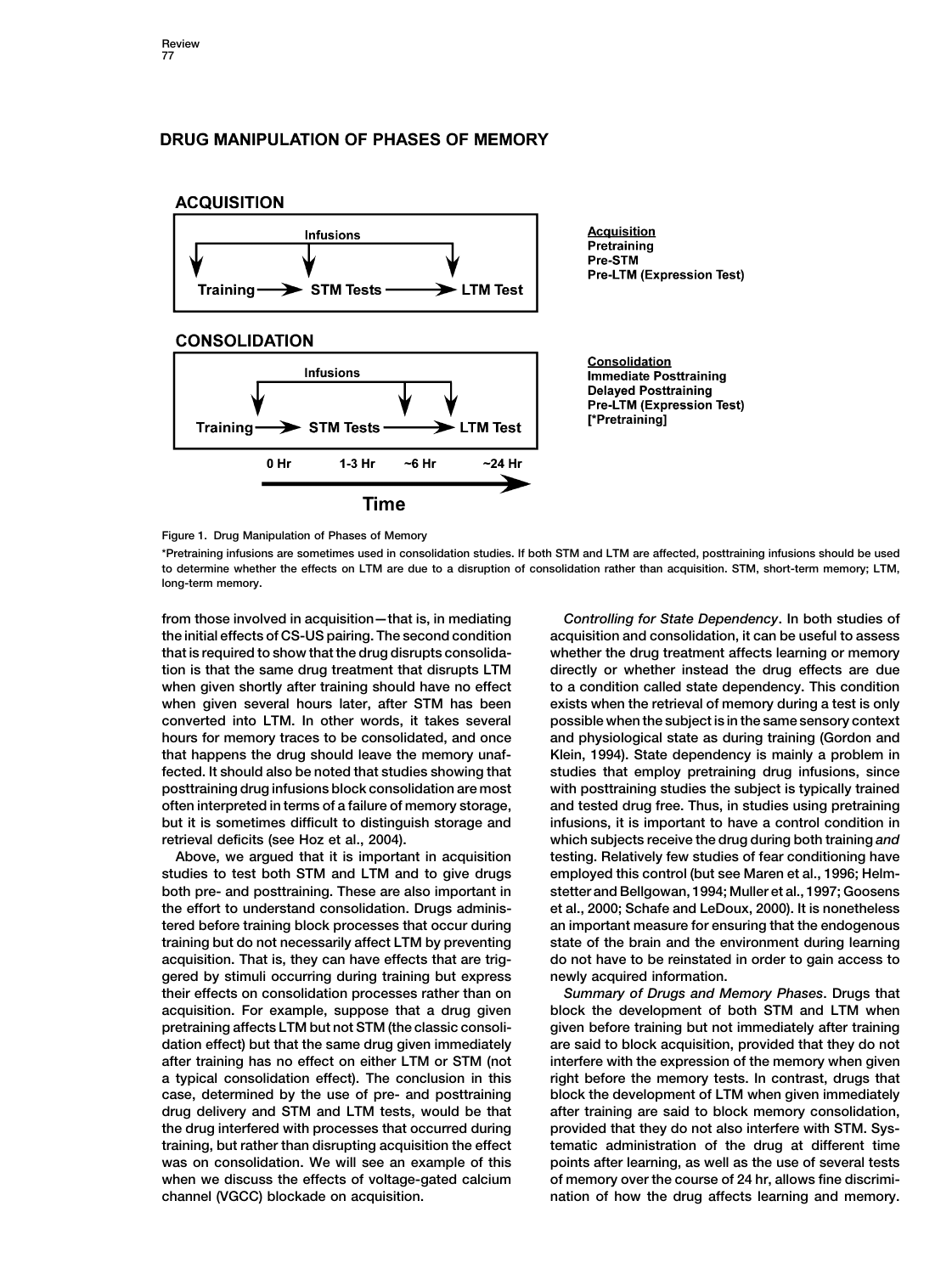|                                              | Pretraining<br>Infusions                                |              | Preexpression Test<br>Infusions                                           | Posttraining<br>Infusions<br>(Immediate)       |                                   | LTP <sup>b</sup>                     |
|----------------------------------------------|---------------------------------------------------------|--------------|---------------------------------------------------------------------------|------------------------------------------------|-----------------------------------|--------------------------------------|
|                                              | <b>STM</b>                                              | <b>LTM</b>   | <b>LTM</b>                                                                | <b>STM</b>                                     | <b>LTM</b>                        |                                      |
| <b>NMDAR</b><br>$\cdot$ NR2B<br>• polyamines | $\checkmark$<br>$\checkmark$<br>$\overline{\mathbf{r}}$ | ✓<br>✓       | $\checkmark$ <sup>a</sup><br>$\pmb{\times}$<br>$\boldsymbol{\mathcal{P}}$ | ?<br>$\overline{\mathbf{?}}$<br>$\overline{2}$ | ?<br>$\overline{\mathbf{r}}$<br>✓ | ✓<br>✓<br>$\boldsymbol{\mathcal{P}}$ |
| mGluR5                                       | $\checkmark$                                            | ✓            | $\pmb{\times}$                                                            | $\pmb{\times}$                                 | $\pmb{\times}$                    | ✓                                    |
| CaMKII                                       | $\checkmark$                                            | ✓            | $\pmb{\times}$                                                            | $\overline{\mathbf{r}}$                        | ?                                 | ✓                                    |
| <b>L-VGCC</b>                                | $\pmb{\times}$                                          | ✓            | $\mathbf{r}$                                                              | $\boldsymbol{\mathcal{P}}$                     | 2                                 | ✓                                    |
| <b>PKA</b><br>• AKAPs                        | $\boldsymbol{\mathcal{P}}$<br>$\pmb{\times}$            | ?<br>✓       | ?<br>$\pmb{\times}$                                                       | $\pmb{\times}$<br>?                            | ✓<br>?                            | ✓<br>$\overline{\phantom{a}}$        |
| <b>MAPK</b>                                  | $\pmb{\times}$                                          | ✓            | $\mathbf{?}$                                                              | $\boldsymbol{\mathcal{P}}$                     | $\overline{\phantom{a}}$          | ✓                                    |
| <b>RNA synthesis</b>                         | ?                                                       | ✓            | $\boldsymbol{\mathcal{P}}$                                                | $\pmb{\times}$                                 | ✓                                 | ✓                                    |
| Protein synthesis                            | $\boldsymbol{\mathcal{P}}$                              | ?            | $\overline{\mathbf{?}}$                                                   | $\pmb{\times}$                                 | ✓                                 | ✓                                    |
| <b>ROCK</b>                                  | $\pmb{\times}$                                          | $\checkmark$ | $\pmb{\times}$                                                            | $\boldsymbol{\mathcal{P}}$                     | ?                                 | $\overline{\mathbf{r}}$              |

**Table 1. Effects of Drug Manipulations of the Lateral Amygdala on Short-Term Memory and Long-Term Memory of Fear Conditioning and on Long-Term Potentiation**

<sup>b</sup>See text for induction protocol details.

**x** no effect ? unknown

**STM, short-term memory; LTM, long-term memory; LTP, long-term potentiation.**

**Ideally, to implicate a drug and its underlying mecha- of acquisition and consolidation, even if some of the nisms in learning and memory, the drug should be ad- pieces of the puzzle remain missing (Table 1). ministered at each of these time points: before training, immediately after training, at several points within the Molecular Mechanisms Underlying the Acquisition first few hours, and immediately before testing one or of Fear Conditioning more days after training (Figure 1). Further, regardless Acquisition of fear conditioning is believed to involve of when the drug is administered and whether the focus the convergence of neural inputs from the CS and US is on acquisition or consolidation, memory should al- pathways onto LA cells during training (LeDoux, 2000; ways be systematically tested at several points along Blair et al., 2001; Maren, 2001). Specifically, it has been the way: tests within the first 3 hr are needed to assess proposed that the CS inputs lead to the release of gluta-STM, additional tests after 3–4 hr are needed to assess mate, which binds to glutamate receptors, including the rate of conversion of STM to LTM, and tests at 24 AMPA receptors (AMPARs), NMDA receptors (NMDARs),**

**basis of fear conditioning, it will become obvious that** mate is bound to NMDARs, allowing Ca<sup>2+</sup> to enter relatively few studies to date have performed the full  $\qquad$  through NMDARs. The elevation of intracellular  $Ca^{2+}$ **range of tests. In some cases in which drugs have only through NMDARs activates protein kinase second mesbeen given pretraining, we have to interpret whether the senger cascades that are also essential for memory foreffect is on acquisition or consolidation based on current** entration. In addition, Ca<sup>2+</sup> entry through VGCCs during **understanding in the field. Also, some drug effects are training is required. Each of these molecular steps that not easily interpreted, even if all appropriate tests are are engaged during acquisition will be summarized done—for example, when a drug has the same impair- below. ment when given before and immediately after training,** *The Role of NMDARs in the LA in the Acquisition* **its effects could be due to a disruption of either acquisi-** *of Fear Conditioning* **tion or consolidation. In spite of these caveats, the pat- It has long been believed that NMDARs play a key role tern of results obtained for a number of drugs is begin- in the synaptic plasticity that underlies learning (Lynch, ning to provide an understanding of the molecular basis 1986; Collingridge and Bliss, 1995). Unlike other iono-**

**hr and longer time points are needed to assess LTM. and metabotropic glutamate receptors (mGluRs) on LA Below, as we survey the research on the molecular cells. The US then depolarizes these cells while gluta-**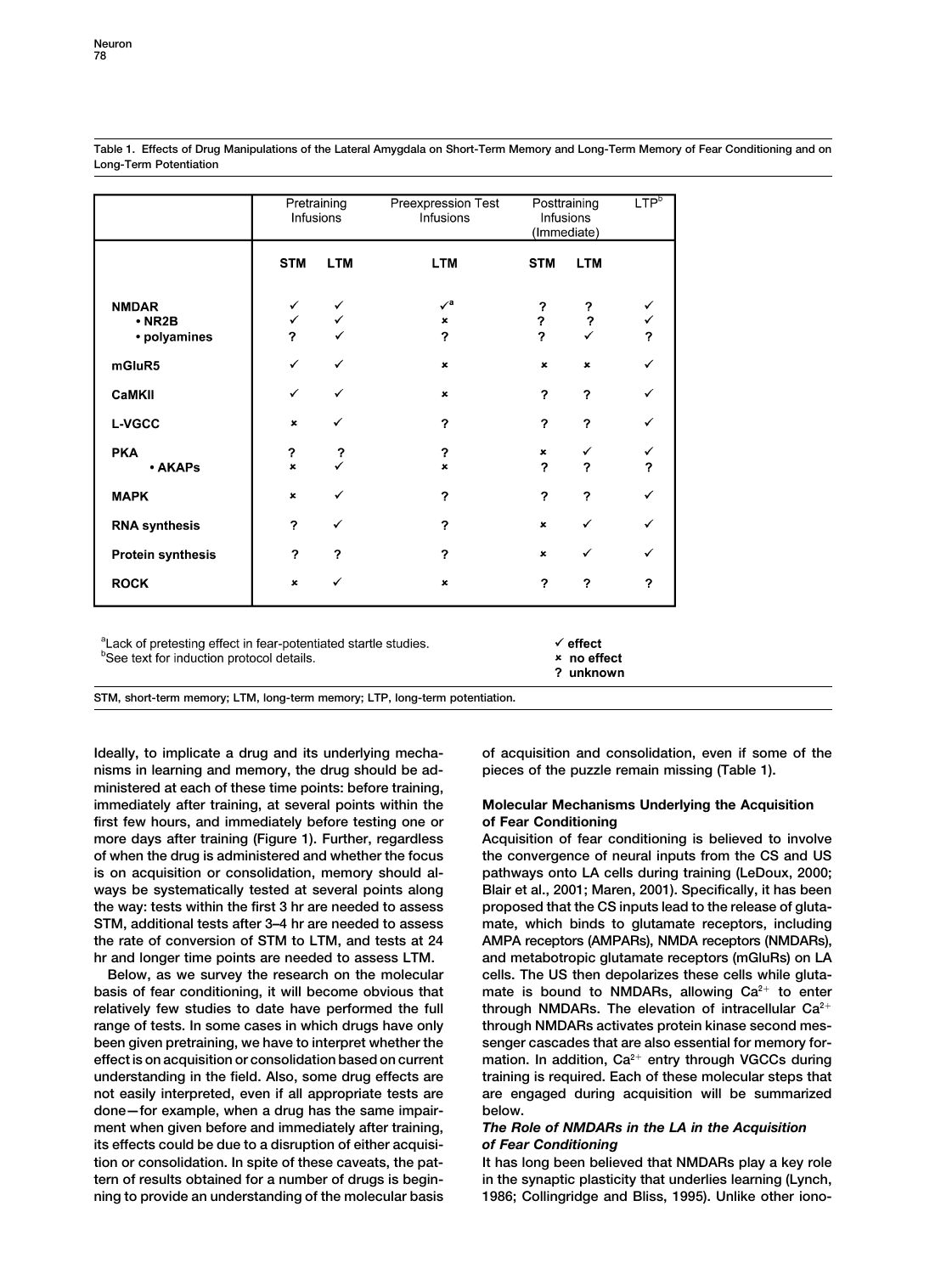by Mg<sup>2+</sup> at resting membrane potentials and only opens all of the studies that found an effect on expression **when glutamate is bound to the receptor during depolar- measured fear conditioning directly (Maren et al., 1996; ization (Mayer et al., 1984; Nowak et al., 1984). Current Lee and Kim, 1998; Lee et al., 2001). Why APV has an flow through the channel is thus maximal when gluta- effect on expression in some paradigms but not others mate is bound to the receptor and the neuron is depolar- is not known. However, the pattern of results obtained ized. Because of these two requirements, NMDARs are with APV makes it difficult to conclude with confidence viewed as quintessential coincidence detectors (see that NMDAR antagonism selectively affects synaptic Tsien, 2000; Riedel et al., 2003) and are believed to be plasticity underlying fear conditioning without disrupting capable of activating the biochemical cascades behind routine synaptic function. experience-dependent synaptic modification. Ca2 en-** *Selective Blockade of the NR2B Subunit of the* **try through the NMDAR is believed to activate numerous** *NMDAR***. APV competitively inhibits all NMDARs, regard-Ca2-dependent second messenger cascades that con- less of their subunit composition (McBain and Mayer, tribute to the maintenance of neural plasticity (Dingle- 1994). An alternative way to assess the function of dine et al., 1999). Indeed, a wealth of evidence has NMDARs in fear conditioning is to target specific subshown that NMDARs play a central role in synaptic plas- units of the NMDAR. The NMDAR is comprised of the ticity, as well as in learning and memory, in a variety of NR1 subunit, which is essential for receptor function, brain systems (for review, see Nicoll and Malenka, 1999; and a combination of NR2 subunits, which contribute** Riedel et al., 2003; Martin et al., 2000). **the example of receptor gating, Mg<sup>2+</sup> sensitivity, conductance, and** 

implicated NMDARs in the LA in the acquisition of fear and NR2B subunits are more strongly blocked by extra**cellular Mg2 conditioning. We separately consider studies that have than other NR2 subtypes, they are more used two different antagonists, since these have pro- sensitive to voltage and may be better equipped to devided different pictures of the role of NMDARs in fear tect presynaptic glutamate release coupled with postlearning. For reasons described above, we do not dis- synaptic depolarization (Tsien, 2000). While NR2A and cuss studies that have used genetic manipulations to NR2B share approximately 70% sequence homology implicate NMDARs in fear conditioning, although these (Monyer et al., 1992), they contain different functional have been numerous (Kiyama et al., 1998; Tang et al., properties. For example, the NR1-NR2B complex exhib-1999; Huerta et al., 2000; Moriya et al., 2000; Shimizu its longer EPSPs than the NR1-NR2A complex (Monyer**

*Spectrum Antagonist APV***. A number of studies have gether with scaffolding proteins that enable dendritic infused the NMDAR antagonist D,L-2-amino-5-phos- clustering and synaptic targeting (Shiraishi et al., 2003). phovalerate (APV) into the LA and adjacent regions (such In addition, the NR2B subunit has a modulatory site for as the basal nucleus [B]) prior to and immediately after polyamines (Gallagher et al., 1996), regulatory molecules fear conditioning. These studies have consistently found that regulate the functioning of the NMDAR (Williams, that APV prevents the acquisition (Miserendino et al., 1997; Johnson, 1996). NMDAR polyamine binding site 1990; Campeau et al., 1992; Fanselow and Kim, 1994; inhibition and activation in the LA directly disrupt and Lee and Kim, 1998; Bauer et al., 2002) of fear condition- facilitate fear memories, respectively (Rubin et al., 2004). ing. Generalizing from the fact that immediate posttrain- Although NR2B levels are especially high in early develof contextual fear conditioning (Maren et al., 1996), we NR2B is still abundantly expressed in adult brains, parpropose that pretraining APV blocks acquisition and ticularly in areas that must remain plastic throughout STM (Walker and Davis, 2000; Bauer et al., 2002) but life, including the hippocampus (Charton et al., 1999),** has no effect on consolidation and retention of auditory cortex (Charton et al., 1999), and amygdala (S.M. Rod**fear conditioning. However, some but not all studies rigues et al., 2000, Soc. Neurosci., abstract).** have also found that NMDAR blockade with APV prior **If is possible that subunit-specific manipulations to testing prevents the expression of previously condi- might help clarify the role of NMDARs in amygdaloid tioned responses (Maren et al., 1996; Lee and Kim, 1998; plasticity. Tang et al. (1999), using genetic manipula-Lee et al., 2001). This obviously complicates the interpre- tions, found that NR2B overexpression in the forebrain tation of the acquisition results, since it means that APV enhanced several forms of memory, including cued and**

**groups that differ in terms of how conditioned fear is fear conditioning, Rodrigues et al. (2001) assessed the assessed. Some measured behavioral (e.g., freezing) effects of ifenprodil, a selective NR2B antagonist (Chenor physiological responses (e.g., changes in heart rate, ard and Menniti, 1999). Infusion of ifenprodil into the LA blood pressure, respiration, or other autonomic nervous prior to training significantly disrupted both STM and system responses) that were directly elicited by the CS. LTM of fear conditioning (at 1 and 24 hr, respectively).** Others assessed the effects of conditioning indirectly **However, when ifenprodil was infused immediately beby measuring the degree to which startle reflexes are fore testing of STM or LTM, there was no effect (Rodmodulated by fear conditioning. Interestingly, all of the rigues et al., 2001). studies that found an effect of APV on acquisition but not In conclusion, blockade of the NR2B subunit of the expression used the fear-potentiated startle paradigm NMDAR with ifenprodil provides a more specific and (Miserendino et al., 1990; Gewirtz and Davis, 1997; selective means of manipulating NMDARs in the LA. The**

**tropic glutamate receptor channels, the NMDAR is gated Walker and Davis, 2000; but see Fendt, 2001), while**

**Below, we discuss pharmacological studies that have pharmacology (Monyer et al., 1992). Because the NR2A et al., 2000; Tang et al., 2001; Cui et al., 2004). et al., 1994), and this allows a longer time window for** *Blockade of the NMDAR Complex with the Broad* **coincidence detection in the former. NR2B works to**opment (Sheng et al., 1994; Portera-Cailliau et al., 1996),

**disrupts either stimulus processing or response control. contextual fear STM and LTM. To investigate the contri-The studies described above fall into one of two bution of the NR2B subunit specifically in the LA during**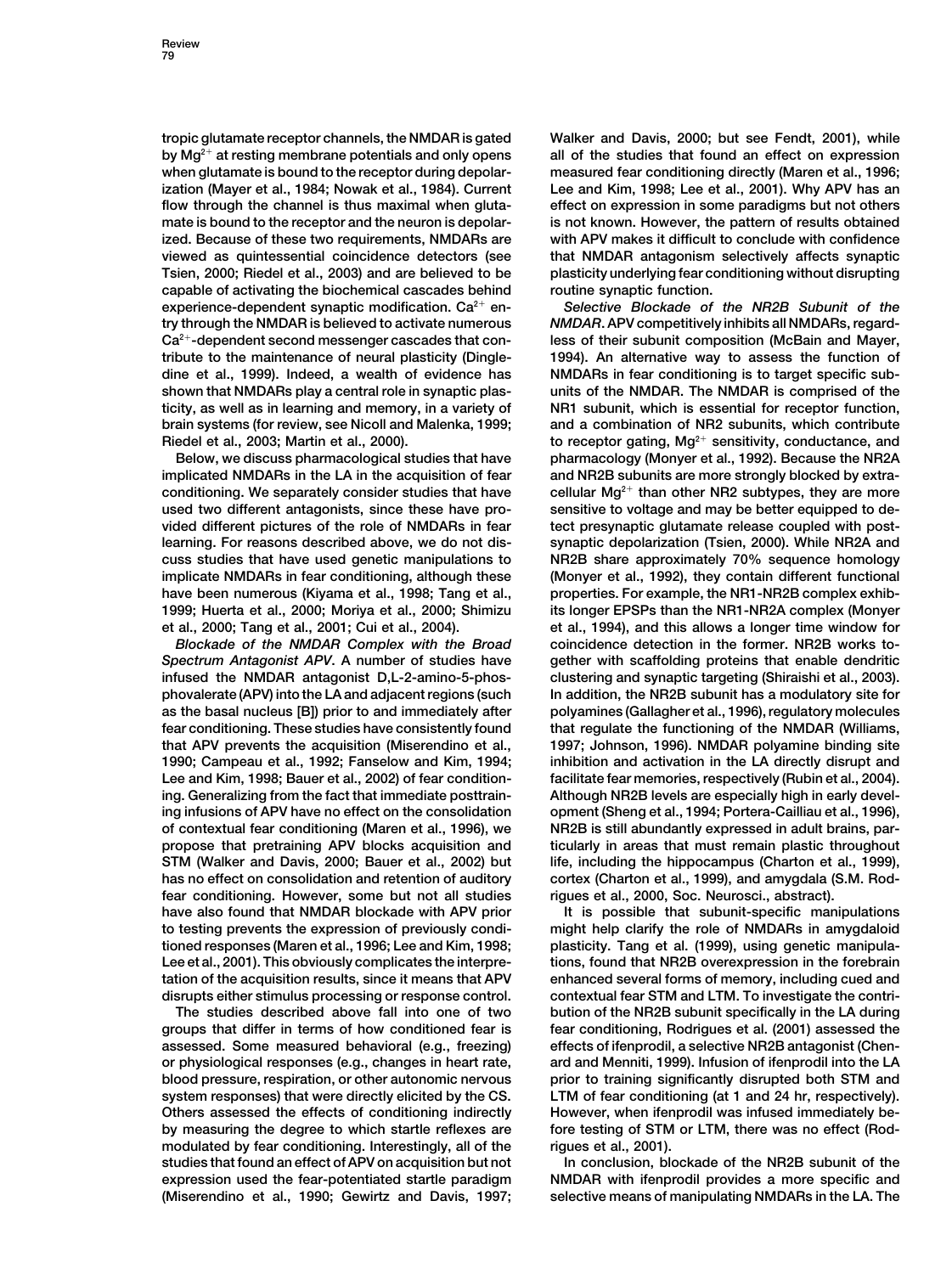**results from studies using ifenprodil confirm the role One mechanism whereby mGluR5 might promote of NMDARs in fear acquisition that was suggested by STM formation is by stimulation of protein kinase C studies using APV and, at the same time, avoid the (PKC). PKC is known to target two phosphorylation sites confounding effects on fear expression that can occur on the C-terminal domain of NR2B (Liao et al., 2001), with APV. which can modulate NMDAR conductance (see Anwyl,**

**cells through NMDARs but also opens VGCCs. Although is absent but can be rescued by activators of PKC (Jia there are several types of VGCCs, the L-type VGCC et al., 1998). Further, an mGluR5 agonist (CHPG) has (L-VGCC) is particularly relevant to the fear conditioning been reported to induce a slowly developing, long-lastcircuitry (Weisskopf et al., 1999; Bauer et al., 2002; Karst ing potentiation of NMDAR currents via PKC (Doherty et al., 2002; Shinnick-Gallagher et al., 2003). L-VGCCs et al., 1997). Intraamygdala infusion of inhibitor 1-(5are opened by strong depolarizing stimuli, especially isoquinolinesulfonyl)-2-methylpiperazine (H7), a broad those that produce postsynaptic spiking and back- spectrum kinase inhibitor that affects PKC as well as propagating action potentials (BPAPs) (Yuste and Tank, PKA and PKG (Quick et al., 1992), impairs fear condition-1996; Magee and Johnston, 1997; Stuart et al., 1997; ing (Goosens et al., 2000). While such studies do not Johnston et al., 1999).** Specifically implicate PKC, mice with a specific deletion of the specific deletion

**L-VGCC antagonist prior to training but not expression when tested 24 hr after training (Weeber et al., 2000). testing blocks fear conditioning (Bauer et al., 2002; Shin- Additional pharmacological studies are nevertheless nick-Gallagher et al., 2003). Interestingly, unlike the ef- necessary to elucidate the precise role of mGluR-medifects seen with NMDAR antagonists, fear memory defi- ated activation of PKC in the LA in fear conditioning. cits produced with pretraining L-VGCC blockade are not** *Ca2/Calmodulin-Dependent Protein Kinase II* **evident until hours after training—that is, STM is intact** One important downstream effector of Ca<sup>2+</sup> influx **in the hours immediately after training, while LTM (24 hr through the NMDAR is Ca2/calmodulin-dependent later) is impaired (Bauer et al., 2002). Because L-VGCCs protein kinase II (CaMKII). CaMKII is also activated by are believed to be opened by the strong depolarizing L-VGCCs (Yasuda et al., 2003) and induces frequent effects of the US during CS-US pairing, the effects of long openings of their channels (Dzhura et al., 2000). L-VGCC blockade are interpreted as a deficit induced The isoform of CaMKII (CaMKII), in particular, has** during training. That is, Ca<sup>2+</sup> entry through L-VGCCs been implicated as a major contributor to synaptic **during training (CS-US pairing) is thought to set in mo- strengthening (Thiagarajan et al., 2002; Fink et al., 2003) tion processes that are not needed for acquisition (since and associative learning (see Fukunaga and Miyamoto, STM is intact) but that are needed for the consolidation 2000; Lisman et al., 2002). A wealth of literature has of LTM. To show this definitively, though, it would be shown this kinase to be necessary for hippocampalnecessary to show that immediate posttraining infusions dependent learning (see Lisman et al., 2002; Silva, 2003). have no effect on STM or LTM. Upon activation, CaMKII undergoes rapid transloca-**

**Metabotropic glutamate receptors (mGluRs) are unique and Meyer, 1999; Shen et al., 2000). CaMKII is often amongst glutamate receptors in that they are G protein- called a "memory molecule," because autophosphorylation on a specific threonine residue (Thr286 coupled receptors (see Nakanishi, 1992; Hollmann and ) allows the** Heinemann, 1994). The group I mGluRs (mGluR1 and enzyme to remain activated after intracellular Ca<sup>2+</sup> con**mGluR5) are especially important for synaptic plasticity centrations fall to basal levels (see Soderling et al., 2001; via their activation of second messenger cascades and Lisman et al., 2002). In fact, this persistent activation** the generation of a Ca<sup>2+</sup> signal from intracellular stores occurs after contextual fear conditioning (Atkins et al., **(see Hermans and Challiss, 2001). These stores are 1998) and acute stress (Blank et al., 2002) in the hippoloaded by Ca<sup>2+</sup> that enters through L-VGCCs and campus. The autophosphorylation-dependent targeting** 

**synaptic plasticity and memory via their close mutual and stimulus-dependent translocation of CaMKII to relationship with the NMDAR. mGluR5, in particular, is NR2B locks the kinase in an active state (Bayer et al., a principal partner of NMDAR activity in synaptic plastic- 2001). ity. These two classes of glutamate receptors are physi- Studies of fear conditioning using molecular-genetic** cally tethered together at the synapse via scaffolding methods in mice have also implicated  $\alpha$ CaMKII (Chen **proteins, and here they can potentiate each other's ac- et al., 1994; Mayford et al., 1996; Frankland et al., 2001; tivity (see Alagarsamy et al., 2001). Consistent with a role Ohno et al., 2001; Bejar et al., 2002; Elgersma et al., of mGluR5 in STM, pretraining intraamygdala infusion of 2002; Miller et al., 2002; Wang et al., 2003). Particularly the mGluR5 antagonist 2-methyl-6-(phenylethynyl) pyri- interesting are studies that have limited the CaMKII dine hydrochloride (MPEP) disrupts the acquisition and alteration to forebrain areas and showed reversible defi-**STM formation of fear conditioning, while immediate cits in cued and contextual fear LTM (Mayford et al., **posttraining injections have no effect on STM (Rodrigues 1996; Wang et al., 2003). While the LA was included et al., 2002) or the consolidation of STM into LTM (Fendt in this manipulation, so were other regions, such as and Schmid, 2002; Rodrigues et al., 2002). mGluR5 in the striatum. the LA, like NMDARs, thus contributes importantly to Recent studies have implicated CaMKII in the initial the acquisition and STM of fear conditioning. phases of fear memory formation. Fear conditioning, for**

*VGCCs* **1999; de Blasi et al., 2001; Liao et al., 2001). In mGluR5** Membrane depolarization not only allows Ca<sup>2+</sup> to enter KO mice, for example, LTP of NMDAR currents in CA1 et al., 1997). Intraamygdala infusion of inhibitor 1-(5<sup>'</sup>-**In behavioral studies, intraamygdala infusion of an of the isoform of PKC have impaired fear conditioning**

*Metabotropic Glutamate Receptors* **tion to the postsynaptic density (Strack et al., 1997; Shen NMDARs (Rae et al., 2000). of CaMKII is specifically linked to the NR2B subunit mGluRs may be particularly important in short-term over other NMDAR subunits (Strack and Colbran, 1998),**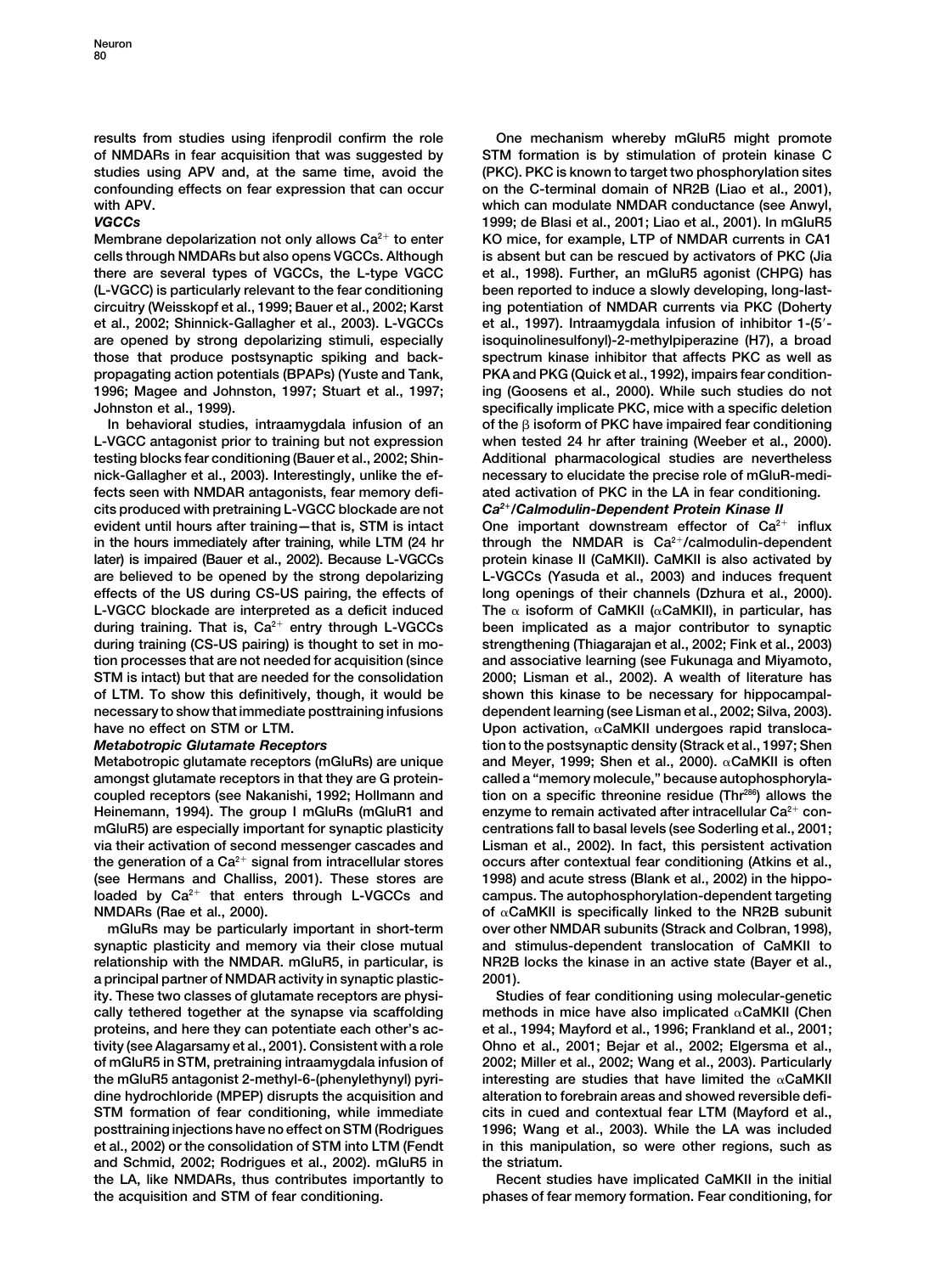**example, results in an increase of active CaMKII in LA of protein kinase second messenger pathways that are synapses 15 min after fear conditioning (Rodrigues et necessary for LTM. The role of two of these in the LA al., 2004). Further, studies using pretraining infusions of has been studied fairly extensively in relation to fear 1-[NO-bis-1,5-isoquinolinesulfonyl]-N-methyl-l-tyrosyl- conditioning: the cyclic AMP-dependent protein kinase 4-phenylpiperazine (KN-62), a blocker of CaMKII activ- (PKA) and the mitogen-activated protein kinase (MAPK). ity, targeted to the LA found a disruption of STM and Posttraining administration of PKA inhibitors into the LTM of both cued and contextual fear conditioning (Rod- cerebral ventricles (Bourtchouladze et al., 1998; Schafe rigues et al., 2004). As we'll discuss below, posttraining et al., 1999) or into the LA (Schafe and LeDoux, 2000) manipulations of CaMKII also have an effect on STM shortly after training leaves STM intact but prevents the (and thus also on LTM). Thus, CaMKII may therefore be formation of LTM. Also, PKA binding to the A-kinase**

**CaMKII may participate in STM via its ability to un- mice that overexpress R(AB), an inhibitory isoform of AMPA receptors (AMPARs), increase their conductance, fear conditioning (Abel et al., 1997). Benke et al., 1998; Hayashi et al., 2000; Krapivinsky et nases, including PKC, CaMKII, and Akt, are known to al., 2004). Upregulation of AMPAR conductance and/or converge on the MAPK signaling pathway (Adams and number is in fact one mechanism believed to underlie Sweatt, 2002; Chen et al., 1998; Wang et al., 2004; Lin the temporary persistence of memory (Malinow, 2003). et al., 2001). MAPK, and specifically the extracellular-Recent findings showing that AMPA receptors are traf- regulated kinase (ERK), has been widely implicated in ficked to LA synapses following fear conditioning sup- long-term synaptic plasticity in both vertebrates and port this notion (S. Rumpel et al., 2004, Soc. Neurosci., invertebrates (English and Sweatt, 1997; Martin et al., abstract; S. Rumpel et al., submitted). Thus, activation 1997; Thomas and Huganir, 2004). More recently, ERK/ of CaMKII during training may regulate AMPARs at LA MAPK has been implicated in memory formation (Bersynapses and thereby contribute to the formation and man et al., 1998; Atkins et al., 1998; Blum et al., 1999)**

learning experiments suggests that NMDARs, especially<br>
the NR2B subunit, as well as medium for same involved in the acquisition and/or initial formation of<br>
(Schafe et al., 2000). Further, pretraining intraamygdial<br>
STM of

LA cells through NMDARs and L-VGCCs. The combined<br>Ca<sup>2+</sup> signal provided by these two sources then triggers<br>a variety of additional intracellular steps that consolidate<br>the short-lasting STM into a persistent LTM by initi **macromolecular synthesis. In this section, we begin by important means of opening L-VGCCs (Magee and Johnston, 1997; Stuart et al., 1997; Johnston et al., 1999), considering the protein kinase second messenger pathways that are downstream of Ca<sup>2+</sup>. We then discuss how these second messenger systems initiate macro- ERK inhibitor may have blunted the generation of BPAPs molecular changes in the cell that promote LTM for- in LA neurons during fear learning, preventing the open-**

The rise in intracellular Ca<sup>2+</sup> during training (CS-US pair- inhibitors will be necessary to directly test the hypothe**ing) leads, either directly or indirectly, to the activation sis that ERK plays a role in fear memory consolidation**

anchoring protein (AKAP) in the LA is necessary for LTM **quisition. but not STM (Moita et al., 2002). In addition, transgenic** PKA, show deficits in LTM but not STM formation of

PKA signals, as well as those of other upstream ki**maintenance of STM. including fear memory formation (Atkins et al., 1998;** *Summary of Acquisition Results***. Evidence from fear Brambilla et al., 1997; Schafe et al., 2000). In the LA,**

Consolidation of Fear Conditioning<br>As described above, during CS-US pairing, Ca<sup>2+</sup> enters et al., 2002). Thus, under normal circumstances, ERK/<br>A sella through NADARs and L.VCCCs. The combined MAPK acts to promote dendrit **mation. ing of L-VGCCs and the initiation of downstream consoli-***Second Messenger Pathways Underlying* **dation mechanisms that they promote. Therefore, stud-***LTM Formation* **ies employing immediate posttraining infusions of ERK**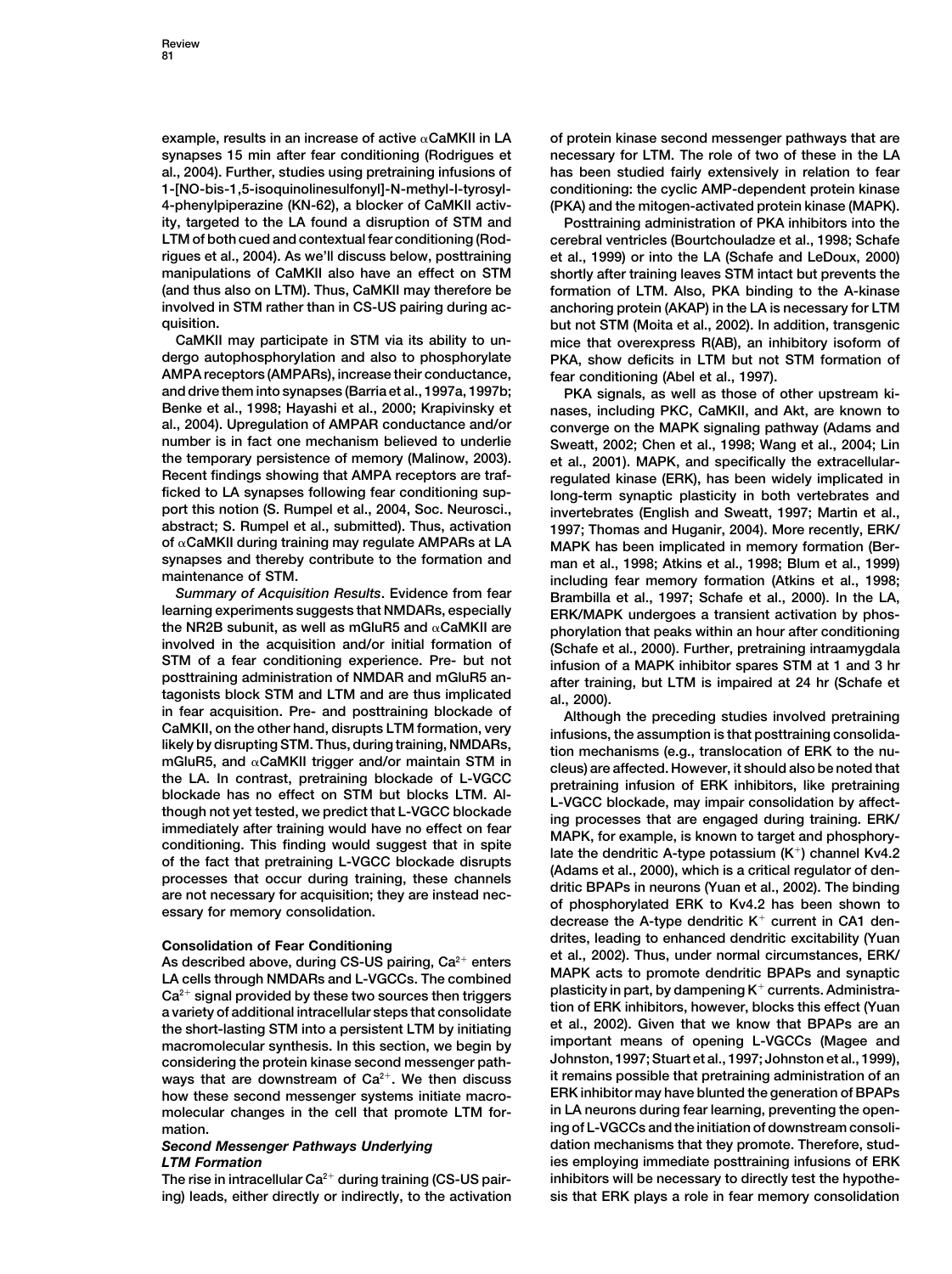**by signaling to the nucleus to initiate transcriptional nuclear factor B, which is activated in the amygdala changes. after fear conditioning and is involved in LTM but not**

Above, we argued that CaMKII is involved in STM. It STM of fear conditioning (Yeh et al., 2002, 2004). **is also possible that CaMKII plays a role in consolidation. Fear conditioning induces the expression of immedi-This is suggested by studies that have targeted genetic ate-early (Beck and Fibiger, 1995; Rosen et al., 1998; manipulations of CaMKII activity to specific areas in Malkani and Rosen, 2000; Hall et al., 2001; Scicli et al., the forebrain, including the LA,** *after* **fear conditioning, 2004; but see Campeau et al., 1997) and downstream and found that LTM was disrupted (Mayford et al., 1996; genes (Stork et al., 2001; Ressler et al., 2002) in the LA. Wang et al., 2003). In light of these findings, systematic These genes can modulate transcription factors and time course studies of CaMKII blockade in the LA imme- cytoskeletal proteins and influence signal transduction, diately after fear conditioning would be especially use- structural reorganization, and synaptic tagging, all of ful. If such studies show that immediate posttraining which may underlie experience-dependent plasticity infusions disrupt LTM formation, then CaMKII would be (Lanahan and Worley, 1998; Stork et al., 2001). clearly be implicated in consolidation. On the other hand, In spite of this progress, much remains unknown if such studies show that pre- but not posttraining inhibi- about the transcription factors and genes underlying tion of CaMKII disrupts LTM formation, CaMKII would be fear conditioning. This is likely to be an important future implicated in acquisition but not consolidation. At this area of research. point, though, the weight of evidence is strongest for a** *Macromolecular Synthesis* role of CaMKII in STM. It is certainly likely, however, that Cytoplasmic protein kinases activated by Ca<sup>2+</sup> translo-**CaMKII plays at least some role in both STM and LTM. cate to the cell nucleus and activate gene transcription** *Transcription Factors and Genes* **<b>***factors 30 mm factors such as CREB. A major consequence of this is* 

**translocate to the cell nucleus, where they stimulate RNA and protein). Indeed, in a variety of neural systems gene transcription factors, including the cAMP response in diverse organisms, LTM depends on macromolecular** element binding protein (CREB; Alberini et al., 1995; synthesis, whereas STM does not (for review, see Flex-**Silva et al., 1998; Milner et al., 1998). When activated ner et al., 1965; Davis and Squire, 1984; Goelet et al., by phosphorylation on its Ser133, CREB binds to DNA 1986; Kandel et al., 1986; McGaugh, 2000; Kandel, 2001; apparatuses and aids in the expression of the genes and Schafe et al., 2001; Dudai, 2002; Dubnau et al., 2003). ultimately the proteins that are needed for temporary Specifically, blockade of macromolecular synthesis cellular changes to be turned into persistent modifica- prior to training or immediately after leaves STM intact** tions and thus LTM (see Yin and Tully, 1996; Kandel, for several hours but prevents the consolidation of STM **1997; Milner et al., 1998; Silva et al., 1998; Alberini, 1999; to LTM. That the effects can be achieved by posttraining Lamprecht, 1999). CREB has been implicated in fear infusions alone, as well as the fact that with either preconditioning in several studies of rodents, including ge- or posttraining infusions STM is intact and only LTM netic manipulations in mice (Bourtchuladze et al., 1994; suffers, suggests that macromolecular blockade affects Kida et al., 2002). Viral-mediated CREB overexpression consolidation of STM into LTM rather than acquisition. in the LA and adjacent areas results in an enhancement In fear conditioning, inhibition of protein synthesis in of long-term fear memories in both fear conditioning the LA immediately after training disrupts LTM (Schafe (Wallace et al., 2004) and fear-potentiated startle (Jos- and LeDoux, 2000; Maren et al., 2003) but not STM selyn et al., 2001) paradigms. Likewise, an increase of (Schafe and LeDoux, 2000). In addition, antagonism of phosphorylated CREB occurs in these regions of the mRNA synthesis before training also impairs LTM formaamygdala after fear conditioning (Stanciu et al., 2001). tion of fear conditioning (Bailey et al., 1999), suggesting**

**MAPK pathway but also on L-VGCCs (Dolmetsch et al., is necessary for the production of new proteins involved 2001), both of which, as noted, are activated during in the conversion of STM to LTM. Indeed, posttraining training and are especially involved in LTM of fear condi- blockade of mRNA synthesis disrupts LTM but not STM** tioning (Schafe et al., 2000; Bauer et al., 2002). Moreover, of fear conditioning (S. Duvarci et al., 2003, Soc. Neu**group I mGluRs (mGluR5 and mGluR1) possess the abil- rosci., abstract). ity to upregulate CREB phosphorylation via the intracel-** *Cellular Consequences* lular Ca<sup>2+</sup> release that is induced by activation of of Macromolecular Synthesis L-VGCCs (Mao and Wang, 2002). Ca<sup>2+</sup> entry from both Macromolecular synthesis is believed to lead to changes **NMDARs and L-VGCCs leads to the translocation of in cell (especially synaptic) structure that stabilizes calmodulin to the nucleus and the activation of nuclear memory (Bailey and Kandel, 1993; Woolf, 1998; Rampon CaMKIV (see Platenik et al., 2000). Further, studies of and Tsien, 2000; Sweatt, 2004), presumably by altering transgenic mice show that CaMKIV, a CaMK that phos- the actin cytoskeleton underlying synaptic organization phorylates CREB (see Soderling, 1999), is also important (van Rossum and Hanisch, 1999; Matus, 2000; Kasai et** for fear memory (Wei et al., 2002). **All., 2003**). While there is little evidence that changes

**of CREB is the gene for brain-derived neurotrophic fac- recent studies have shown that interference with molector (BDNF) (West et al., 2001). BDNF signaling via the ular pathways known to be involved in structural plastictyrosine kinase TrkB receptor enhances open probabil- ity during early development, such as the Rho-GAP ity of NR2B-containing NMDARs (Levine and Kolb, 2000) pathway, disrupts memory formation (Lamprecht et al., and is involved in the acquisition fear conditioning in 2002). While structural changes are most often thought the LA (Rattiner et al., 2004). CREB also interacts with of as necessary for LTM stabilization, the fact that forma-**

**In their active state, PKA and MAPK are thought to the induction of new macromolecular synthesis (new**

**Sustained CREB activation relies on activation of the that upstream transcription, in addition to translation,**

**Among the genes that are stimulated by the activation in synaptic structure occur following fear conditioning,**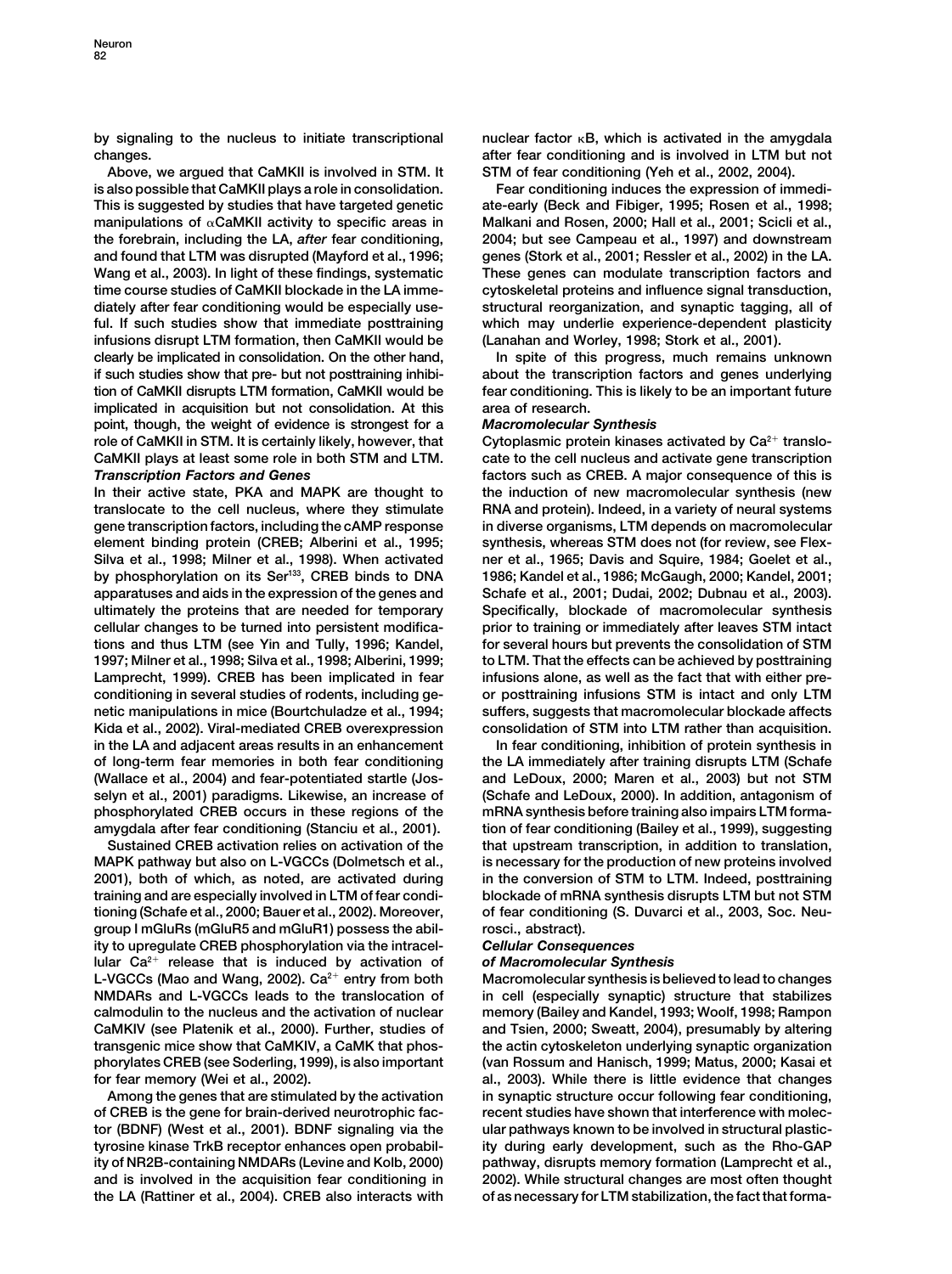**tion of complexes involved in the structural remodeling new RNA or protein synthesis), and L-LTP is like LTM of dendrites and spines occurs soon (within minutes) (it requires new RNA and protein synthesis) (Huang and after fear conditioning (Lamprecht et al., 2002) is consis- Kandel, 1994; Nguyen and Kandel, 1997; Huang et al., tent with the idea that changes in synaptic structure are 2000). rapidly induced following activation of neural pathways** *Induction of LTP in LA* **(see Lamprecht and LeDoux, 2004). Structural changes In an effort to understand the plasticity that might undermay therefore participate in short-term plasticity as well lie the acquisition of fear conditioning, LTP has been as LTM. studied both in vivo and in vitro at synapses formed by**

**influx through NMDARs and L-VGCCs during CS-US mus and cortex (for review, see Rogan and LeDoux, pairing recruits a number of protein kinases, including 1996; Maren, 1999; Blair et al., 2001; Schafe et al., 2001; PKA and MAPK, which, in turn, activate downstream Goosens and Maren, 2002; Chapman et al., 2003). Two nuclear substrates, including CREB. These nuclear sub- different induction protocols have been used. In one, strates, in turn, promote consolidation of fear memories LTP is induced by pairing presynaptic stimulation of by initiating the production of new RNA and proteins auditory CS pathways to the LA with injection of depolarthat, among other consequences, may lead to the re- izing current into the postsynaptic cell in the LA (***pairing* **structuring of synapses and thereby contribute to mem-** *protocol***). The presynaptic stimulation is like a CS (a ory persistence. weak stimulus), and the depolarizing current is like a**

1986; Bliss and Collingridge, 1993; Martin et al., 2000).<br>While studies of LTP offer important technical advan-<br>tage in the offert to identify meabonisms that are in **LTP** is blocked by L-VGCC inhibitors and the Ca<sup>2+</sup> che times in the effect is since that the active of the article of the cast of the case in the effort to identify mechanisms that are in-<br>
Urb BaDrZA but not by blockade of NNDARs with APV,<br>
volved in synaptic plasticity, beca

**induction. The common practice in LTP studies of the ing and BPAPs (Yuste and Tank, 1996; Magee and John-**<br>
induction. The common practice in LTP studies of the **ing and BPAPs (Yuste and Tank, 1996; Magee and John-**<br>
am **pus, is to administer drugs prior to induction. Thus, little the possibility arises that induction of LTP with a tetanus ery. This compromises our ability to draw conclusions spikes might produce a pure NMDAR-dependent form ternative approach to this question has been to use a 30 Hz tetanus to the thalamic input pathway. This different LTP induction protocols. A single train of high- stimulus elicited few if any spikes but induced LTP. frequency stimulation (HFS), for example, produces a This LTP was unaffected by L-VGCC blockade but was short-lived enhancement of synaptic transmission called disrupted by NMDAR blockade with either the broad early LTP (E-LTP), while multiple trains of HFS produce antagonist APV or the NR2B-specific antagonist ifena longer-lasting form of LTP called late LTP (L-LTP). prodil. This LTP was also disrupted by the mGluR5 an-**

*Summary of Consolidation Results***. In summary, Ca auditory CS input projections to the LA from the thala- <sup>2</sup> US (a strong stimulus) delivered to the same cell that Molecular Parallels between LTP in the LA receives the CS input. In the other form of LTP induction,** and Fear Conditioning<br>
Synaptic plasticity has been studied extensively using<br>
LTP, a cellular model of memory involving artificial acti-<br>
vation of pathways (Malenka and Nicoll, 1999; Lynch,<br>
1986; Bliss and Collingridge,

**amygdala and other regions, including the hippocam- ston, 1997; Stuart et al., 1997; Johnston et al., 1999), is known about the effects of postinduction drug deliv- that depolarizes postsynaptic cells but without eliciting** of LTP in LA. To test this, Bauer et al. (2002) delivered **Pharmacologically, E-LTP is like STM (it does not require tagonist MPEP (Rodrigues et al., 2002) and the CaMKII**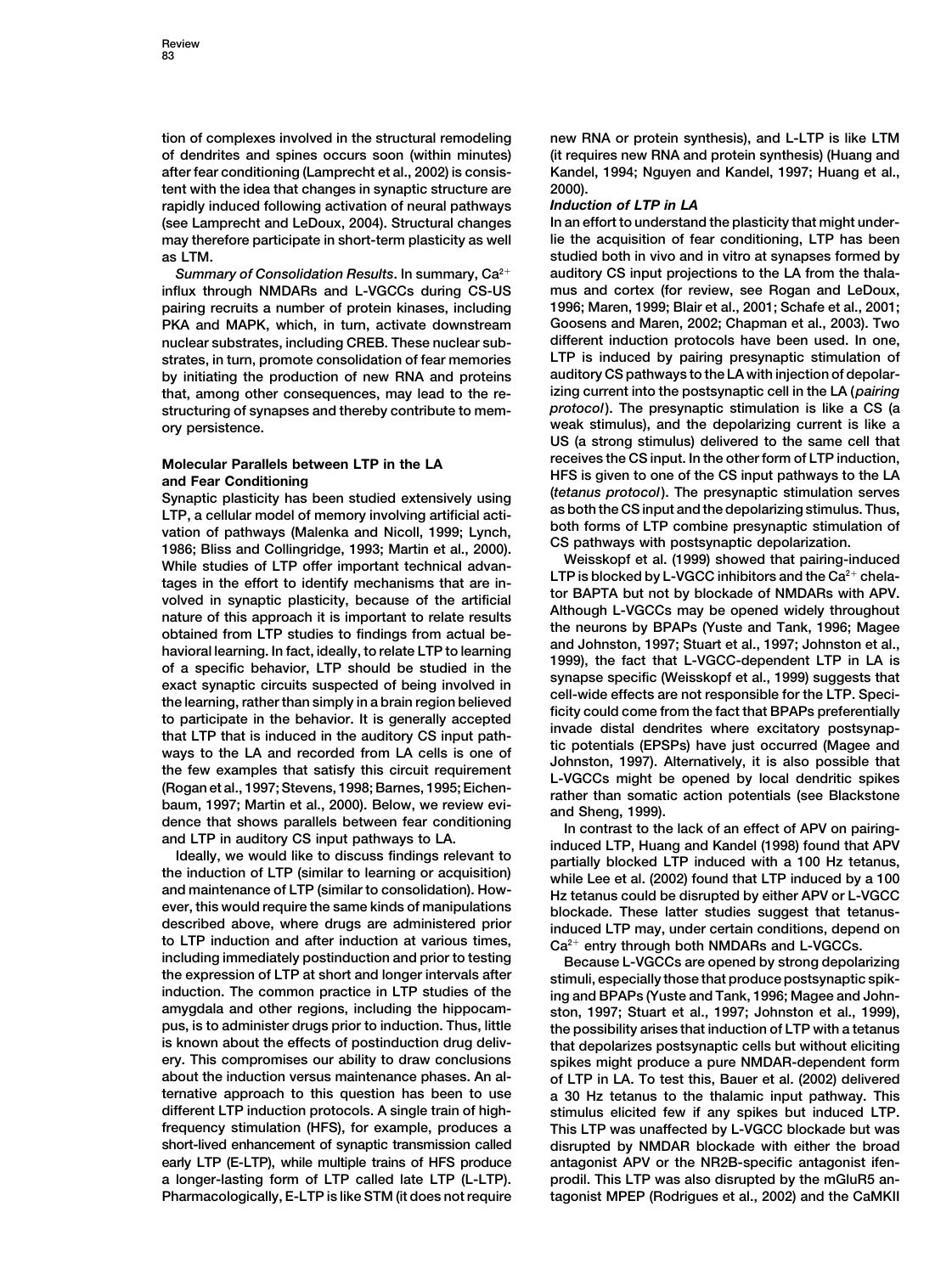**antagonist KN-62 (Rodrigues et al., 2004). Unlike APV, and PKA. However, in drawing parallels between phases which has been shown to produce a partial disruption of LTP and fear conditioning, it should be noted that of synaptic transmission (Rainnie et al., 1991; Li et al., studies of LTP have not used the kind of drug delivery 1995; Danober and Pape, 1998; Mahanty and Sah, 1999; schedule we described for fear conditioning. This com-Weisskopf and LeDoux, 1999; Bauer et al., 2002), each plicates the task of precisely identifying whether a given of the other treatments that blocked LTP had no effect molecule is involved in induction versus maintenance on routine synaptic transmission. Thus, while NMDAR of LTP. blockade with APV interferes with routine baseline activ-** *Inhibitory Plasticity in LA* **ity in the LA (just as it interferes with the expression of Before leaving this discussion of synaptic plasticity in fear responses), NR2B-specific blockade does not (just the LA, it is important to mention the contribution of as it fails to affect the expression of fear) (Rodrigues et inhibitory synaptic transmission. Although most LTP**

**The maintenance or consolidation of LTP, as noted inhibitory interneurons and their receptors in the LA play above, has been studied using the L-LTP paradigm. an important role in amygdaloid plasticity. For example, Although only one such study has been conducted in recent studies have shown two forms of inhibitory plasthe LA, it provides evidence for similarities between con- ticity in the LA. One involves LTP of excitatory inputs solidation of LTM of fear conditioning and LTP persis- to inhibitory interneurons (Mahanty and Sah, 1998; PKA, and new RNA and protein synthesis are required through special AMPARs located on the interneurons for LTM but not for STM of fear conditioning (see Schafe (Mahanty and Sah, 1998). Another involves LTP of the et al., 2001), MAPK, PKA, and RNA and protein synthesis inhibitory synapses of interneurons (Bauer and LeDoux, are also required for L-LTP but not E-LTP in LA (Huang 2004). In addition, LTD has been found in the LA (Heinet al., 2000). In hippocampus, NMDARs and CaMKII are bockel and Pape, 2000; Rammes et al., 2001; Kaschel required for E-LTP (Huang and Kandel, 1994), just as et al., 2004) and in the adjacent intercalated cell group**

**L-VGCCs to activate second messenger pathways sufficiently to induce macromolecular synthesis. Also, as How Might Short-Term Synaptic and Behavioral** with fear conditioning, the NMDAR-mediated form of **LTP in the LA also requires mGluRs and CaMKII. Short- Modification and Permanent Memories? lasting plasticity or early LTP (similar to STM) does not We have proposed a model, based on the parallels berequire macromolecular synthesis, but longer-lasting tween drug effects on fear conditioning and LTP in the plasticity or late LTP (similar to LTM) does. The second LA, to account for how fear conditioning and resulting messenger pathways downstream to calcium involved memories are created and maintained (Blair et al., 2001).** in LTP maintenance appear to include at least MAPK Here, we will summarize the model and elaborate on it.

**al., 2001; Bauer et al., 2002). studies in the LA have focused on excitatory neurons,** *Maintenance of LTP in LA* **considerable evidence also suggests that GABAergic** Bauer and LeDoux, 2004), mediated by Ca<sup>2+</sup> entry they are for fear acquisition and STM formation in the<br>
LA (Rodrigues et al., 2001, 2004; Walker and Davis, 2000;<br>
Bauer et al., 2002). Additional experiments will be neces-<br>
sary to determine whether NMDAR and CaMKII acti

delivered (Rosenblum et al., 2002). Similar experiments<br>
should also be performed in the LA. For example, LA interneurons express a high<br>
should also be performed in the LA to tease apart the<br>
contribution of second messen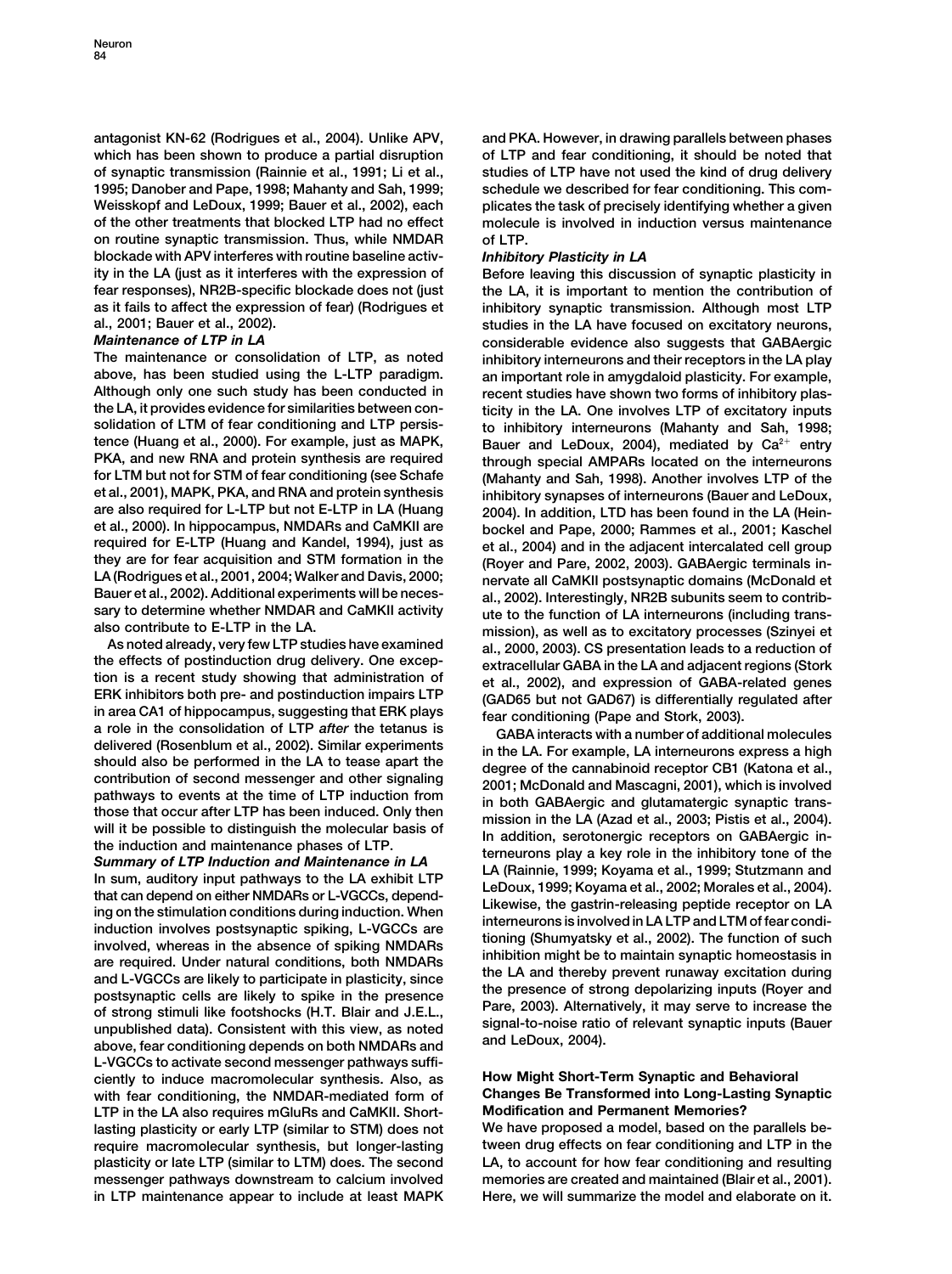

**Figure 2. Molecular Mechanisms Underlying the Acquisition and Consolidation of Emotional Learning and Memory in the Lateral Amygdala**

**the LA from the presynaptic terminals of auditory input CaMKII) and only participates in the consolidation of fibers (Farb and LeDoux, 1997; Li et al., 1995, 1996). The LTM by activating downstream kinases (including at glutamate binds to AMPARs and NMDARs (Farb and least PKA, MAPK, and PKC) that in turn activate gene LeDoux, 1997). Binding to AMPARs is sufficient to elicit transcription factors (e.g., CREB) leading to RNA and single action potentials from postsynaptic cells during protein synthesis. New proteins in the form of AMPA the first few milliseconds of stimulation. The cells quickly receptors may be inserted into existing synapses (Malihabituate to this level of presynaptic release, and addi- now and Malenka, 2002), and recent studies suggest tional spikes are sporadic (Clugnet et al., 1990; Li et al., that this may occur in LA (S. Rumpel et al., 2004, Soc. 1995). We hypothesize that the terminals continue to Neurosci., abstract; S. Rumpel et al., submitted). release glutamate and that glutamate remains bound to Given that half-life of the various molecules that are postsynaptic receptors while the CS remains on. The implicated in LTM is shorter than the memory itself, the arrival of the US, typically several seconds after the question arises as to the basis of memory persistence onset of the US, causes cells throughout the LA to be (Dudai, 2002). Two solutions are typically proposed. One strongly depolarized (Blair et al., 2001). The Mg<sup>2+</sup> block involves a mechanism that would allow molecules to is only removed from those NMDARs where glutamate remain persistently active, specifically autophosphory**is bound—that is, at the CS input synapses. Ca<sup>2+</sup> entry lation of CaMKII (Lisman et al., 2002). Autophosphoryla**through glutamate bound NMDARs on depolarized neu- tion of CaMKII in the LA following fear conditioning has** rons then leads to synapse-specific LTP (Weisskopf et recently been shown (Rodrigues et al., 2004) but is unal., 1999). However, the level of Ca<sup>2+</sup> that enters through likely by itself to account for the persistence of memory. **NMDARs is only sufficient to produce STM. In order for The other mechanism that has been proposed to ac-CS-US pairing to create a LTM, especially when a single count for memory persistence involves changes in synor only a few pairings occur, a relatively large calcium aptic structure that would outlive molecular turnover** signal is needed, and this is supplied by Ca<sup>2+</sup> entry (Bailey and Kandel, 1993). While convincing evidence **through L-VGCCs during the strong depolarizing influ- that fear conditioning induces structural plasticity in the ence of the US (Bauer et al., 2002). This secondary cal- LA is still lacking, recent studies have shown that fear cium signal does not participate in the acquisition pro- conditioning depends on molecules known to mediate cess (which is mediated by NMDARs) or on STM (which structural plasticity during development, specifically**

**CS presentation leads to the release of glutamate in is initiated and/or maintained by NMDARs, mGluR5, and**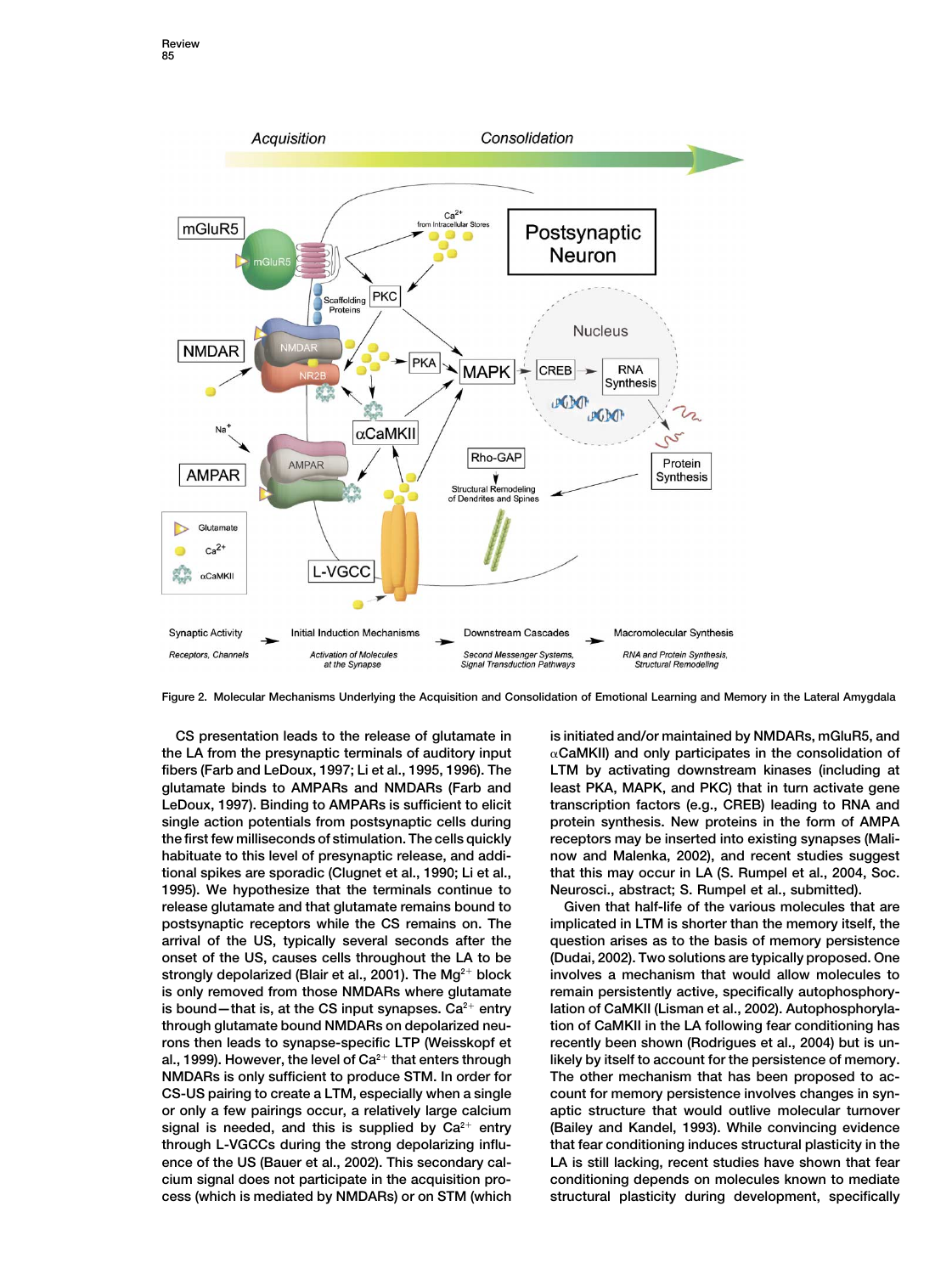Rho GTPases and downstream kinases such as ROCK the Ca2<sup>+</sup>/calmodulin-dependent protein kinase II regulatory phos-<br>(I amprecht et al. 2002: Lamprecht and LeDoux 2004) phorylation site in the *α*-amino-3-hydroxyl-5-methyl-4

(Lamprecht et al., 2002; Lamprecht and LeDoux, 2004). In summary, in this review we have emphasized some<br>
let us summary, in this review we have emphasized some<br>
let us synaptic events and downstream cellular cascades<br>
th **mately the persistent modifications that underlie LTM Bauer, E.P., Schafe, G.E., and LeDoux, J.E. (2002). NMDA receptors of fear conditioning (Figure 2). These mechanisms by and L-type voltage-gated calcium channels contribute to long-term no means exhaust the molecular events underlying ac- potentiation and different components of fear memory formation in quisition and consolidation of memory in the LA, and the lateral amygdala. J. Neurosci.** *22***, 5239–5249. future work will surely implicate many additional mole- Bayer, K.U., De Koninck, P., Leonard, A.S., Hell, J.W., and Schulman,** cules. Because of the importance of fear conditioning as FL (2001). Interaction with the NMDA receptor locks CaMKII in an<br>a means of studying brain circuits involved in emotional active conformation. Nature 411, 801–805.<br>d disorders (see Gorman et al., 2000; LeDoux, 2000; Pit-<br>man et al., 2001; Drevets, 2003), the discovery of mole-<br>cules underlying fear conditioning provides important<br>targets in the treatment of these disorders.<br>curve by t

Adams, J.P., and Sweatt, J.D. (2002). Molecular psychology: roles<br>for the ERK MAP kinase cascade in memory. Annu. Rev. Pharmacol.<br>Toxicol. 42, 135–163.<br>Toxicol. 42, 135–163.<br>Intervention of the lateral anguals: a cellular<br>

Alagarsamy, S., Sorensen, S.D., and Conn, P.J. (2001). Coordinate<br>regulation of metabotropic glutamate receptors. Curr. Opin. Neuro-<br>biol. 11. 357–362.<br>ory: long-term potentiation in the hippocampus. Nature 361, 31–39.

Azad, S.C., Eder, M., Marsicano, G., Lutz, B., Zieglgansberger, W.,<br>
and Rammes, G. (2003). Activation of the cannabinoid receptor type<br>
1 decreases glutamatergic and GABAergic synaptic transmission in<br>
1 decreases glutama

**F.J. (1999). Acquisition of fear conditioning in rats requires the syn- an auditory conditioned stimulus. Behav. Neurosci.** *106***, 569–574. thesis of mRNA in the amygdala. Behav. Neurosci.** *113***, 276–282. Campeau, S., Falls, W.A., Cullinan, W.E., Helmreich, D.L., Davis, M.,**

**Barria, A., Muller, D., Derkach, V., Griffith, L.C., and Soderling, T.R. diate-early gene c-fos. Neuroscience** *78***, 1087–1104. (1997a). Regulatory phosphorylation of AMPA-type glutamate re- Chapman, P.F., Kairiss, E.W., Keenan, C.L., and Brown, T.H. (1990). ceptors by CaM-KII during long-term potentiation. Science** *276***, Long-term synaptic potentiation in the amygdala. Synapse** *6***, 2042–2045. 271–278.**

**Barria, A., Derkach, V., and Soderling, T. (1997b). Identification of Chapman, P.F., Ramsay, M.F., Krezel, W., and Knevett, S.G. (2003).**

Bejar, R., Yasuda, R., Krugers, H., Hood, K., and Mayford, M. (2002). **Transgenic calmodulin-dependent protein kinase II activation: dose-Acknowledgments dependent effects on synaptic plasticity, learning, and memory. J. Neurosci.** *22***, 5719–5726.**

This work was supported by NIMH grants R01 MH46516, R37<br>MH38774, P50 MH58911, and K05 MH067048 awarded to J.E.L.<br>ulation of AMPA receptor unitary conductance by synaptic activity. **Nature** *393***, 793–797.**

**References Berman, D.E., Hazvi, S., Rosenblum, K., Seger, R., and Dudai, Y.** Abel, T., Nguyen, P.V., Barad, M., Deuel, T.A., Kandel, E.R., and (1998). Specific and differential activation of mitogen-activated pro-<br>Bourtchouladze, R. (1997). Genetic demonstration of a role for PKA binase cascades by

**ory. Cell** *88***, 615–626. Blackstone, C., and Sheng, M. (1999). Protein targeting and calcium**

Adams, J.P., Anderson, A.E., Varga, A.W., Dineley, K.T., Cook, R.G.,<br>
Pfaffinger, P.J., and Sweatt, J.D. (2000). The A-type potassium channel Blank, T., Nijholit, I., Eckart, K., and Spiess, J. (2002). Priming of long-<br>
em

Alberini, C.M. (1999). Genes to remember. J. Exp. Biol. 202, 2887-<br>2891. activated protein kinase cascade in the CA1/CA2 subfield of the<br>Alberia: O.M. Objactii, M. Usana XX. Narana DV. and Kandal. dorsal hippocampus is ess

Alberini, C.M., Ghirardi, M., Huang, Y.Y., Nguyen, P.V., and Kandel,<br>
E.R. (1995). A molecular switch for the consolidation of long-term<br>
memory: cAMP-inducible gene expression. Ann. N Y Acad. Sci.<br>
To and Silva, A.J. (199

Balley, C.H., and Kandel, E.H. (1993). Structural changes accompa-<br>nying memory storage. Annu. Rev. Physiol. 55, 397–426. <br>Bailey, D.J., Kim, J.J., Sun, W., Thompson, R.F., and Helmstetter, blocks acquisition but not expre **Bailey, D.J., Kim, J.J., Sun, W., Thompson, R.F., and Helmstetter, blocks acquisition but not expression of fear-potentiated startle to**

**Barnes, C.A. (1995). Involvement of LTP in memory: are we "search- and Watson, S.J. (1997). Elicitation and reduction of fear: behaving under the street light"? Neuron** *15***, 751–754. ioural and neuroendocrine indices and brain induction of the imme-**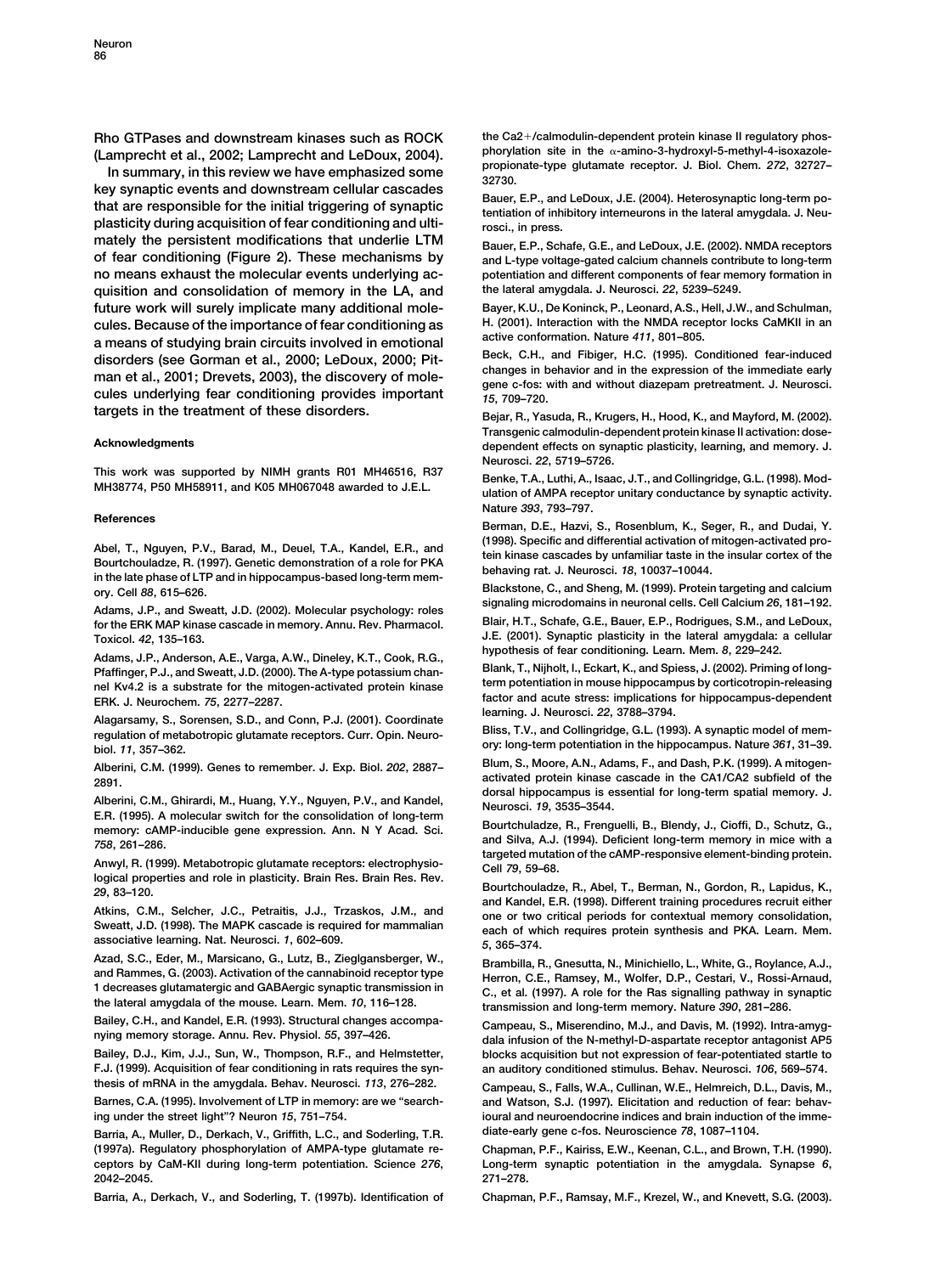**Synaptic plasticity in the amygdala: comparisons with hippocam- Farb, C.R., and LeDoux, J.E. (1997). NMDA and AMPA receptors in**

**Charton, J.P., Herkert, M., Becker, C.M., and Schroder, H. (1999). thalamic afferents. Synapse** *27***, 106–121. Cellular and subcellular localization of the 2B-subunit of the NMDA Fendt, M. (2001). Injections of the NMDA receptor antagonist amino-**

Abnormal fear response and aggressive behavior in mutant mice

synaptic Ras-GTPase activating protein (p135 SynGAP) inhibited by **CaM kinase II. Neuron** *20***, 895–904. Fink, C.C., Bayer, K.U., Myers, J.W., Ferrell, J.E., Jr., Schulman, H.,**

**NMDA receptors containing the NR2B subunit. Curr. Pharm. Des.** *5 39***, 283–297. , 381–404.**

**sponses evoked in the amygdala and striatum by electrical stimula- Loss of memory as related to inhibition of cerebral protein synthesis. tion of the medial geniculate body. J. Neurosci.** *10* **J. Neurochem.** *12***, 535–541. , 1055–1061.**

**tors and LTP. Trends Neurosci.** *18***, 54–56. (2001). -CaMKII-dependent plasticity in the cortex is required for**

Cui, Z., Wang, H., Tan, Y., Zaia, K.A., Zhang, S., and Tsien, J.Z. Permanent memory. Nature 411, 309-313. **(2004). Inducible and reversible NR1 knockout reveals crucial role Frankland, P.W., Ohno, M., Takahashi, E., Chen, A.R., Costa, R.M., of the NMDA receptor in preserving remote memories in the brain. Kushner, S.A., and Silva, A.J. (2003). Pharmacologically regulated Neuron** *41***, 781–793. induction of silent mutations (PRISM): combined pharmacological**

*9***, 104–109. responses in neurons of the lateral amygdala: an electrophysiological and immunocytochemical characterization. Neuroscience** *85***, Fukunaga, K., and Miyamoto, E. (2000). A working model of CaM 427–441. kinase II activity in hippocampal long-term potentiation and memory.**

**Davis, H.P., and Squire, L.R. (1984). Protein synthesis and memory: Neurosci. Res.** *38***, 3–17. a review. Psychol. Bull.** *96***, 518–559. Gallagher, M.J., Huang, H., Pritchett, D.B., and Lynch, D.R. (1996).**

**determinants of metabotropic glutamate receptor signaling. Trends N-methyl-D-aspartate receptor. J. Biol. Chem.** *271***, 9603–9611. Pharmacol. Sci.** *22***, 114–120. Gewirtz, J.C., and Davis, M. (1997). Second-order fear conditioning**

**glutamate receptor ion channels. Pharmacol. Rev.** *51* **471–474. , 7–61.**

**Jane, D.E. (1997). (RS)-2-chloro-5-hydroxyphenylglycine (CHPG) ac- The long and the short of long-term memory—a molecular frame** $t$ ivates mGlu<sub>5</sub>, but not mGlu<sub>1</sub>, receptors expressed in CHO cells and **potentiates NMDA responses in the hippocampus. Neuropharma- Goosens, K.A., and Maren, S. (2002). Long-term potentiation as a**

**Dolmetsch, R.E., Pajvani, U., Fife, K., Spotts, J.M., and Greenberg, ity and Pavlovian fear conditioning. Hippocampus** *12***, 592–599. M.E. (2001). Signaling to the nucleus by an L-type calcium channel- Goosens, K.A., Holt, W., and Maren, S. (2000). A role for amygdaloid calmodulin complex through the MAP kinase pathway. Science PKA and PKC in the acquisition of long-term conditional fear memo-**

*294***, 333–339. ries in rats. Behav. Brain Res.** *114***, 145–152.**

**memory: from synapse to system. J. Neurobiol.** *54***, 238–253. pp. 255–279.**

**Dudai, Y. (2002). Molecular bases of long-term memories: a question Gorman, J.M., Kent, J.M., Sullivan, G.M., and Coplan, J.D. (2000).**

**Dzhura, I., Wu, Y., Colbran, R.J., Balser, J.R., and Anderson, M.E. chiatry** *157***, 493–505. (2000). Calmodulin kinase determines calcium-dependent facilita- Hall, J., Thomas, K.L., and Everitt, B.J. (2001). Cellular imaging of**

**Neurosci.** *<sup>21</sup>***, 2186–2193. Elgersma, Y., Fedorov, N.B., Ikonen, S., Choi, E.S., Elgersma, M.,**

English, J.D., and Sweatt, J.D. (1997). A requirement for the mitogen-<br>activated protein kinase cascade in hippocampal long term potenti-<br>Heinbockel, T., and Pape, H.C. (2000). Input-specific long-term deactivated protein kinase cascade in hippocampal long term potenti-

Fanselow, M.S., and Kim, J.J. (1994). Acquisition of contextual Pav-

**1009. Fanselow, M.S., and LeDoux, J.E. (1999). Why we think plasticity amygdala. Neuron** *23***, 229–232. regulatory properties of the group I metabotropic glutamate recep-**

**pus. Ann. N Y Acad. Sci.** *985***, 114–124. the lateral nucleus of the amygdala are postsynaptic to auditory**

**receptor in the adult rat telencephalon. Brain Res.** *816***, 609–617. phosphonopentanoic acid into the lateral nucleus of the amygdala Chen, C., Rainnie, D.G., Greene, R.W., and Tonegawa, S. (1994). block the expression of fear-potentiated startle and freezing. J. Neu-**

**deficient for -calcium-calmodulin kinase II. Science** *266***, 291–294. Fendt, M., and Schmid, S. (2002). Metabotropic glutamate receptors Chen, H.J., Rojas-Soto, M., Oguni, A., and Kennedy, M.B. (1998). A are involved in amygdaloid plasticity. Eur. J. Neurosci.** *15***, 1535–**

**Chenard, B.L., and Menniti, F.S. (1999). Antagonists selective for and Meyer, T. (2003). Selective regulation of neurite extension and**

**Clugnet, M.C., LeDoux, J.E., and Morrison, S.F. (1990). Unit re- Flexner, L.B., Flexner, J.B., De La Haba, G., and Roberts, R.B. (1965).**

**Collingridge, G.L., and Bliss, T.V. (1995). Memories of NMDA recep- Frankland, P.W., O'Brien, C., Ohno, M., Kirkwood, A., and Silva, A.J.**

**Danober, L., and Pape, H.C. (1998). Strychnine-sensitive glycine and genetic approaches for learning and memory. Neuroscientist**

**De Blasi, A., Conn, P.J., Pin, J., and Nicoletti, F. (2001). Molecular Interactions between ifenprodil and the NR2B subunit of the**

**Dingledine, R., Borges, K., Bowie, D., and Traynelis, S.F. (1999). The prevented by blocking NMDA receptors in amygdala. Nature** *388***,**

**Doherty, A.J., Palmer, M.J., Henley, J.M., Collingridge, G.L., and Goelet, P., Castellucci, V.F., Schacher, S., and Kandel, E.R. (1986).**

substrate for memory: evidence from studies of amygdaloid plastic-

Drevets, W.C. (2003). Neuroimaging abnormalities in the amygdala<br>in mood disorders. Ann. N Y Acad. Sci. 985, 420–444.<br>Dubnau, J., Chiang, A.S., and Tully, T. (2003). Neural substrates of Cognition, N.J. Mackintosh, ed. (Sa **Dubnau, J., Chiang, A.S., and Tully, T. (2003). Neural substrates of Cognition, N.J. Mackintosh, ed. (San Diego, CA: Academic Press),**

**of persistence. Curr. Opin. Neurobiol.** *12***, 211–216. Neuroanatomical hypothesis of panic disorder, revised. Am. J. Psy-**

 $t$ zif268 expression in the hippocampus and amygdala during contex-**Eichenbaum, H. (1997). To cortex: thanks for the memories. Neuron tual and cued fear memory retrieval: selective activation of hippo-***19* **campal CA1 neurons during the recall of contextual memories. J. , 481–484.**

**Carvalho, O.M., Giese, K.P., and Silva, A.J. (2002). Inhibitory auto- Hayashi, Y., Shi, S.H., Esteban, J.A., Piccini, A., Poncer, J.C., and phosphorylation of CaMKII controls PSD association, plasticity, and Malinow, R. (2000). Driving AMPA receptors into synapses by LTP learning. Neuron** *36***, 493–505. and CaMKII: requirement for GluR1 and PDZ domain interaction.**

**ation. J. Biol. Chem.** *272***, 19103–19106. pression in the lateral amygdala evoked by theta frequency stimula-**

**lovian fear conditioning is blocked by application of an NMDA recep- Helmstetter, F.J., and Bellgowan, P.S. (1994). Effects of muscimol tor antagonist D,L-2-amino-5-phosphonovaleric acid to the basolat- applied to the basolateral amygdala on acquisition and expression eral amygdala. Behav. Neurosci.** *108***, 210–212. of contextual fear conditioning in rats. Behav. Neurosci.** *108***, 1005–**

**underlying Pavlovian fear conditioning occurs in the basolateral Hermans, E., and Challiss, R.A. (2001). Structural, signalling and**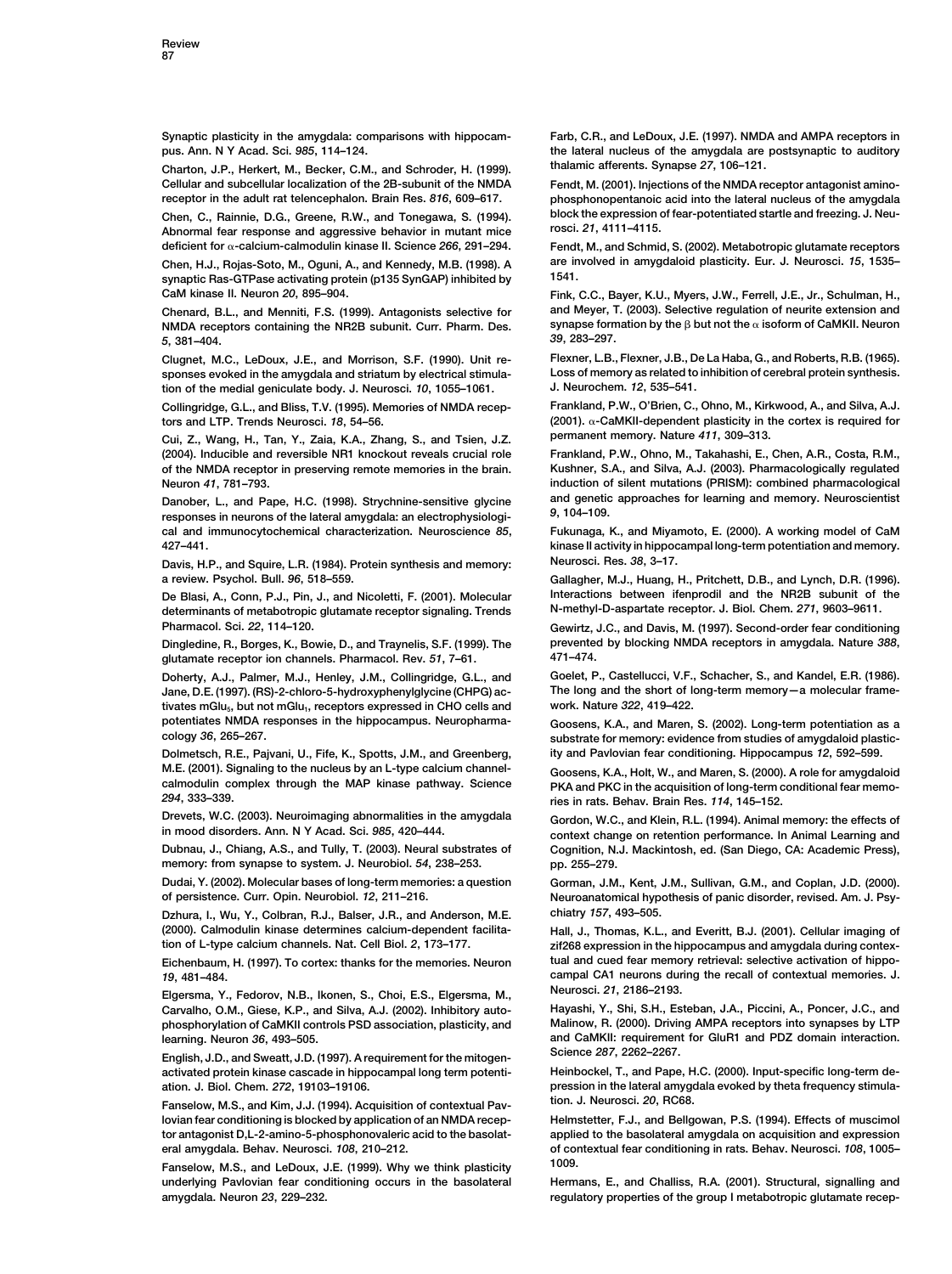*359***, 465–484. ated rat basolateral amygdala neurons. Life Sci.** *72***, 375–387.**

**Life Sci.** *55***, 554–563. Huang, Y.Y., and Kandel, E.R. (1994). Recruitment of long-lasting and protein kinase A-dependent long-term potentiation in the CA1 Lamprecht, R., and LeDoux, J. (2004). Structural plasticity and memregion of hippocampus requires repeated tetanization. Learn. Mem. ory. Nat. Rev. Neurosci.** *5***, 45–54.**

Huang, Y.Y., and Kandel, E.R. (1998). Postsynaptic induction and **formation involves p190 RhoGAP and ROCK** Protein<br>PKA-dependent expression of LTP in the lateral amygdala. Neuron GRB2-mediated complex. Neuron 36, 727–738. **PKA-dependent expression of LTP in the lateral amygdala. Neuron** *21***, 169–178. Lanahan, A., and Worley, P. (1998). Immediate-early genes and syn-**

**Huang, Y.Y., Martin, K.C., and Kandel, E.R. (2000). Both protein aptic function. Neurobiol. Learn. Mem.** *70***, 37–43. kinase A and mitogen-activated protein kinase are required in the LeDoux, J.E. (2000). Emotion circuits in the brain. Annu. Rev. Neuamygdala for the macromolecular synthesis-dependent late phase rosci.** *23***, 155–184.**

**mation of temporal memory requires NMDA receptors within CA1** *18***, 8444–8454. pyramidal neurons. Neuron** *<sup>25</sup>***, 473–480. Lee, H.J., Choi, J.S., Brown, T.H., and Kim, J.J. (2001). Amygdalar**

**Newerly, W., Wojtowicz, J.M., and Roder, J. (1998). Selective aboli- tioned fear responses. J. Neurosci.** *21***, 4116–4124.** tion of the NMDA component of long-term potentiation in mice lack-<br>ing mGluR5. Learn. Mem. 5, 331–343. Learn and the state of the lateral amygdala: require-

**Johnson, T.D. (1996). Modulation of channel function by polyamines. ment of mGluR5 activation. Neuroreport** *13***, 685–691.**

**neurons. Curr. Opin. Neurobiol.** *9***, 288–292. Res.** *62***, 357–362.**

**and Davis, M. (2001). Long-term memory is facilitated by cAMP receptors contribute to synaptic transmission between the medial response element-binding protein overexpression in the amygdala. geniculate body and the lateral nucleus of the amygdala. Exp. Brain J. Neurosci.** *21***, 2404–2412. Res.** *105***, 87–100.**

**conditioning pathways. Learn. Mem.** *<sup>3</sup>***, 229–242. Kandel, E.R., Klein, M., Castellucci, V.F., Schacher, S., and Goelet,**

**sion. J. Neurosci.** *21* **Mahanty, N.K., and Sah, P. (1998). Calcium-permeable AMPA recep- , 9506–9518.**

**of new and reactivated fear memories. Nat. Neurosci.** *5***, 348–355. Mahanty, N.K., and Sah, P. (1999). Excitatory synaptic inputs to**

Kiyama, Y., Manabe, T., Sakimura, K., Kawakami, F., Mori, H., and pyramidal neurons of the lateral amygdala. Eur. J. Neurosci. 11,<br>Mishina, M. (1998). Increased thresholds for long-term potentiation 1217–1222.<br>and Contextu and contextual learning in mice lacking the NMDA-type glutamate **Malenka, R.C., and Nicoll, R.A. (1999).** Long-t<br>Feceptor of subunit. J. Neurosci, 18, 6704–6712. **decade of progress? Science** *285***, 1870–1874. receptor 1 subunit. J. Neurosci.** *18***, 6704–6712.**

serotonergic inhibition of GABAergic synaptic transmission in me**chanically dissociated rat basolateral amygdala neurons. J. Physiol. Malinow, R., and Malenka, R.C. (2002). AMPA receptor trafficking** *518***, 525–538. and synaptic plasticity. Annu. Rev. Neurosci.** *25***, 103–126.**

**J., and Akaike, N. (2002). Role of presynaptic 5-HT1A and 5-HT3 growth response gene 1 in the lateral nucleus of the amygdala**

**tors: prototypic family C G-protein-coupled receptors. Biochem. J. receptors in modulation of synaptic GABA transmission in dissoci-**

**Hollmann, M., and Heinemann, S. (1994). Cloned glutamate recep- Krapivinsky, G., Medina, I., Krapivinsky, L., Gapon, S., Clapham, tors. Annu. Rev. Neurosci.** *17***, 31–108. D.E. (2004). SynGAP-MUPP1-CaMKII synaptic complexes regulate** Hoz, L.L., Martin, S.J., and Morris, R.G. (2004). Forgetting, reminding, P38 MAP kinase activity and NMDA receptor-dependent synaptic<br>and remembering: the retrieval of lost spatial memory. PLoS Biol. AMPA receptor potentia

*2***, e225 10.1371/journal.pbio.0020225. Lamprecht, R. (1999). CREB: a message to remember. Cell. Mol.**

*1***, 74–82. Lamprecht, R., Farb, C.R., and LeDoux, J.E. (2002). Fear memory**

Lee, H., and Kim, J.J. (1998). Amygdalar NMDA receptors are critical **Huerta, P.T., Sun, L.D., Wilson, M.A., and Tonegawa, S. (2000). For- for new fear learning in previously fear-conditioned rats. J. Neurosci.**

**Jia, Z., Lu, Y., Henderson, J., Taverna, F., Romano, C., Abramow- NMDA receptors are critical for the expression of multiple condi-**

**Trends Pharmacol. Sci.** *17***, 22–27. Levine, E.S., and Kolb, J.E. (2000). Brain-derived neurotrophic factor** increases activity of NR2B-containing N-methyl-D-aspartate recep-**Regulation of back-propagating action potentials in hippocampal tors in excised patches from hippocampal neurons. J. Neurosci.**

**Josselyn, S.A., Shi, C., Carlezon, W.A., Jr., Neve, R.L., Nestler, E.J., Li, X.F., Phillips, R., and LeDoux, J.E. (1995). NMDA and non-NMDA**

**Kandel, E.R. (1997). Genes, synapses, and long-term memory. J. Li, X.F., Stutzmann, G.E., and LeDoux, J.E. (1996). Convergent but Cell. Physiol.** *173***, 124–125. temporally separated inputs to lateral amygdala neurons from the** Kandel, E.R. (2001). The molecular biology of memory storage: a auditory thalamus and auditory cortex use different postsynaptic **receptors: in vivo intracellular and extracellular recordings in fear dialogue between genes and synapses. Science** *294***, 1030–1038.**

P. (1986). Some principles emerging from the study of short- and<br>long-term memory. Neurosci. Res. 3, 498-520.<br>D-aspartate receptor current. Mol. Pharmacol. 59, 960-964.

Karst, H., Nair, S., Velzing, E., Rumpff-van Essen, L., Slagter, E.,<br>
Shinnick-Gallagher, P., and Joels, M. (2002). Glucocorticoids alter<br>
calcium conductances and calcium channel subunit expression in<br>
basolateral amygdal

Example 150.<br>
H. (2003). Structure-stability-function relationships of dendritic H. (2003). Structure-stability-function relationships of dendritic H. (2003). Structure-stability-function relationships of dendritic spines.

Katona, I., Rancz, E.A., Acsady, L., Ledent, C., Mackie, K., Hajos, N., Magee, J.C., and Johnston, D. (1997). A synaptically controlled, and Freund, T.F. (2001). Distribution of CB1 cannabinoid receptors in associative sig

Kida, S., Josselyn, S.A., de Ortiz, S.P., Kogan, J.H., Chevere, I., tors mediate long-term potentiation in interneurons in the amygdala.<br>Masushige, S., and Silva, A.J. (2002). CREB required for the stability Nature 394, 68

**Koyama, S., Kubo, C., Rhee, J.S., and Akaike, N. (1999). Presynaptic Malinow, R. (2003). AMPA receptor trafficking and long-term potenti-**

**Koyama, S., Matsumoto, N., Murakami, N., Kubo, C., Nabekura, Malkani, S., and Rosen, J.B. (2000). Specific induction of early**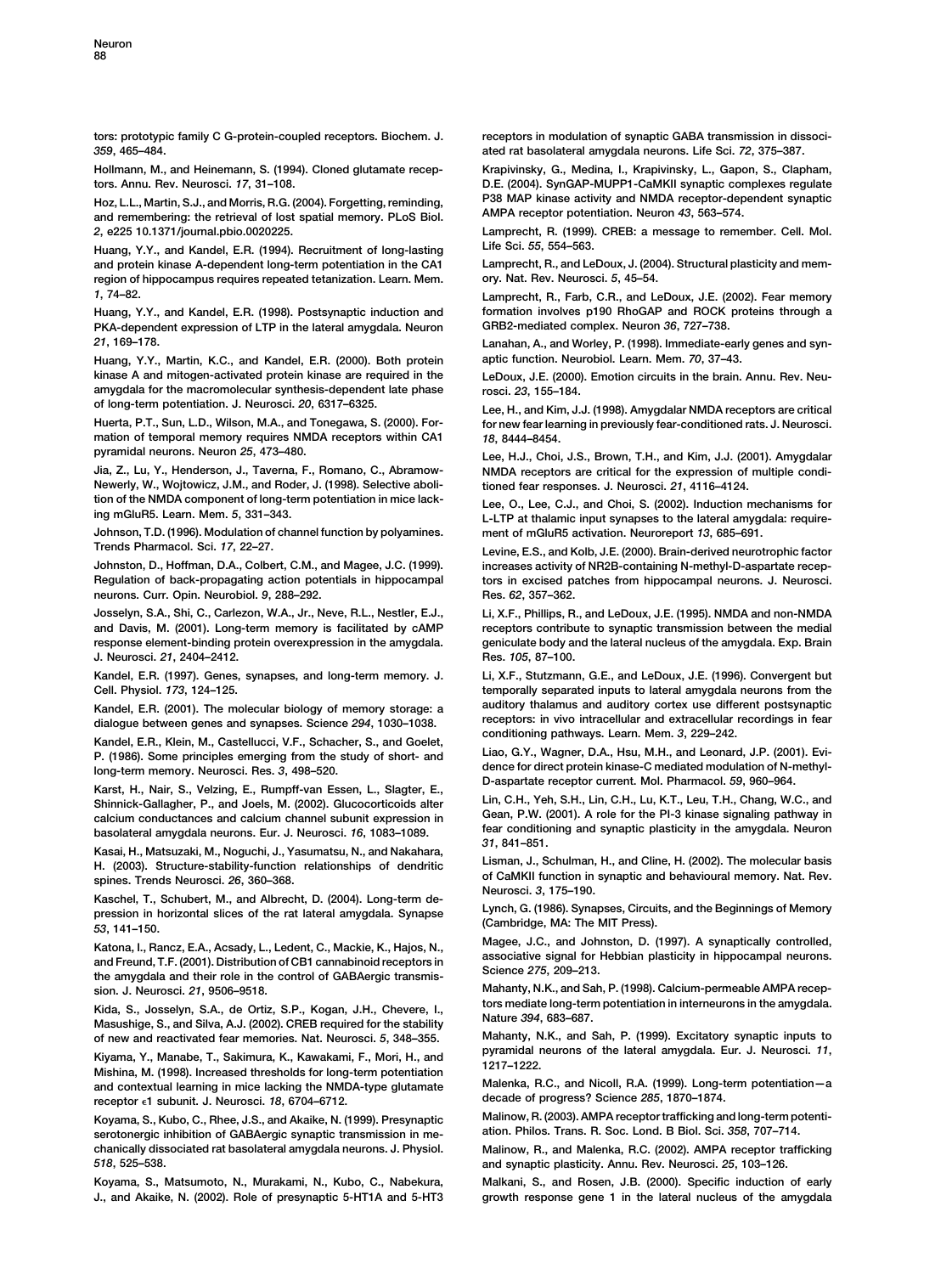**following contextual fear conditioning in rats. Neuroscience** *97***, Monyer, H., Burnashev, N., Laurie, D.J., Sakmann, B., and Seeburg, 693–702. P.H. (1994). Developmental and regional expression in the rat brain**

**529–540. sponse element-binding protein phosphorylation in cultured striatal neurons through calcium-coupled group I metabotropic glutamate Morales, M., Wang, S.D., Diaz-Ruiz, O., and Jho, D.H. (2004). Cannareceptors. Mol. Pharmacol.** *62***, 473–484. binoid CB1 receptor and serotonin 3 receptor subunit A (5-HT3A) are**

**nism for emotional learning and memory. Trends Neurosci. 22, 561–567.** 

Maren, S., Aharonov, G., Stote, D.L., and Fanselow, M.S. (1996).<br>N-methyl-D-aspartate receptors in the basolateral amygdala are in the tioning. Eur. J. Neurosci. 12, 3307-3314<br>Frequired for both acquisition and expression required for both acquisition and expression of conditional fear in

Maren, S., Ferrario, C.R., Corcoran, K.A., Desmond, T.J., and Frey,<br>K.A. (2003). Protein synthesis in the amygdala, but not the auditory<br>thalamus, is required for consolidation of Pavlovian fear conditioning 683–691.

**of consolidation theory. Nat. Rev. Neurosci.** *<sup>1</sup>***, 216–219. Martin, K.C., Michael, D., Rose, J.C., Barad, M., Casadio, A., Zhu, H., and Kandel, E.R. (1997). MAP kinase translocates into the nucleus of Nakanishi, S. (1992). Molecular diversity of glutamate receptors and implications for brain function. Science** *258***, 597–603. the presynaptic cell and is required for long-term facilitation in Aplysia. Neuron** *18***, 899–912. Nguyen, P.V., and Kandel, E.R. (1997). Brief theta-burst stimulation**

**230–243. rosci.** *23***, 649–711.**

Matynia, A., Kushner, S.A., and Silva, A.J. (2002). Genetic ap-<br>proaches to molecular and cellular cognition: a focus on LTP and Nowak, L., Bregestovski, P., Ascher, P., Herbet, A., and Prochiantz, proaches to molecular and cellular cognition: a focus on LTP and

Mayer, M.L., Westbrook, G.L., and Guthrie, P.B. (1984). Voltage**dependent block by Mg2 of NMDA responses in spinal cord neu- Ohno, M., Frankland, P.W., Chen, A.P., Costa, R.M., and Silva, A.J. rones. Nature** *309***, 261–263. (2001). Inducible, pharmacogenetic approaches to the study of**

**Mayford, M., Bach, M.E., Huang, Y.Y., Wang, L., Hawkins, R.D., and learning and memory. Nat. Neurosci.** *<sup>4</sup>***, 1238–1243.** Kandel, E.R. (1996). Control of memory formation through regulated

**McBain, C.J., and Mayer, M.L. (1994). N-methyl-D-aspartic acid re- Sci.** *<sup>985</sup>***, 92–105.**

**McDonald, A.J., and Mascagni, F. (2001). Localization of the CB1 dala networks in conditioned fear. J. Neurophysiol.** *92***, 1–9. type cannabinoid receptor in the rat basolateral amygdala: high Pistis, M., Perra, S., Pillolla, G., Melis, M., Gessa, G.L., and Muntoni,** concentrations in a subpopulation of cholecystokinin-containing in-

**McDonald, A.J., Muller, J.F., and Mascagni, F. (2002). GABAergic Neuropharmacology** *46***, 115–125. innervation of alpha type II calcium/calmodulin-dependent protein Pitman, R.K., Shin, L.M., and Rauch, S.L. (2001). Investigating the kinase immunoreactive pyramidal neurons in the rat basolateral pathogenesis of posttraumatic stress disorder with neuroimaging. amygdala. J. Comp. Neurol.** *446***, 199–218. J. Clin. Psychiatry Suppl.** *62***, 47–54.**

**McKernan, M.G., and Shinnick-Gallagher, P. (1997). Fear condition- Life Sci.** *67***, 335–364. ing induces a lasting potentiation of synaptic currents in vitro. Nature Portera-Cailliau, C., Price, D.L., and Martin, L.J. (1996). N-methyl-***390***, 607–611. D-aspartate receptor proteins NR2A and NR2B are differentially**

**Mayford, M. (2002). Disruption of dendritic translation of CaMKII** $\alpha$ **impairs stabilization of synaptic plasticity and memory consolida- Quick, J., Ware, J.A., and Driedger, P.E. (1992). The structure and**

**Commun.** *187***, 657–663. ence and the study of memory. Neuron** *20***, 445–468.**

**Blocking of acquisition but not expression of conditioned fearpotentiated startle by NMDA antagonists in the amygdala. Nature Rae, M.G., Martin, D.J., Collingridge, G.L., and Irving, A.J. (2000).** *345***, 716–718. Role of Ca2 stores in metabotropic L-glutamate receptor-medi-**

A-kinase anchoring proteins in amygdala are involved in auditory **fear memory. Nat. Neurosci.** *5***, 837–838. Rainnie, D.G. (1999). Serotonergic modulation of neurotransmission**

**Monyer, H., Sprengel, R., Schoepfer, R., Herb, A., Higuchi, M., Lo- in the rat basolateral amygdala. J. Neurophysiol.** *82***, 69–85. Heteromeric NMDA receptors: molecular and functional distinction Excitatory transmission in the basolateral amygdala. J. Neurophysof subtypes. Science** *256***, 1217–1221. iol.** *66***, 986–998.**

**Mao, L., and Wang, J.Q. (2002). Glutamate cascade to cAMP re- and functional properties of four NMDA receptors. Neuron** *12***,**

**Maren, S. (1999). Long-term potentiation in the amygdala: a mecha- co-expressed in GABA neurons in the rat telencephalon. J. Comp.**

**561–567. Moriya, T., Kouzu, Y., Shibata, S., Kadotani, H., Fukunaga, K., Miya-Maren, S. (2001). Neurobiology of Pavlovian fear conditioning. Annu. moto, E., and Yoshioka, T. (2000). Close linkage between calcium/** Rev. Neurosci. 24, 897–931.<br>Message C., 897–931. **Calmondulin kinase II alpha/beta and NMDA-2A receptors in the lat-**<br>Message C., Abersary C., Chita, B.L., and Essailary M.C. (1999) eral amygdala and significance for retri

**rats. Behav. Neurosci.** *110***, 1365–1374. tional inactivation of the lateral and basal nuclei of the amygdala**

**in rats. Eur. J. Neurosci.** *18***, 3080–3088. Nader, K., Schafe, G.E., and LeDoux, J.E. (2000). The labile nature**

**Martin, S.J., Grimwood, P.D., and Morris, R.G. (2000). Synaptic plas- induces a transcription-dependent late phase of LTP requiring** ticity and memory: an evaluation of the hypothesis. Annu. Rev. Neu-<br>
230–243.<br>
230–243.

**Matus, A. (2000). Actin-based plasticity in dendritic spines. Science Nicoll, R.A., and Malenka, R.C. (1999). Expression mechanisms un-***290* **derlying NMDA receptor-dependent long-term potentiation. Ann. , 754–758.**

**learning and memory. Annu. Rev. Genet.** *36***, 687–720. A. (1984). Magnesium gates glutamate-activated channels in mouse**

expression of a CaMKII transgene. Science 274, 1678-1683. **amygdala involved in the formation of fear memory. Ann. N Y Acad.** 

**ceptor structure and function. Physiol. Rev.** *74***, 723–760. Pare, D., Quirk, G.J., and LeDoux, J.E. (2004). New vistas on amyg-**

**terneurons. Neuroscience** *107***, 641–652. eral amygdala: evidence for CB1- and non-CB1-mediated actions.**

**McGaugh, J.L. (2000). Memory—a century of consolidation. Science Platenik, J., Kuramoto, N., and Yoneda, Y. (2000). Molecular mecha-***287***, 248–251. nisms associated with long-term consolidation of the NMDA signals.**

**Miller, S., Yasuda, M., Coats, J.K., Jones, Y., Martone, M.E., and distributed in the developing rat central nervous system as revealed**

**tion. Neuron** *36***, 507–519. biological activities of the widely used protein kinase inhibitor, H7, Milner, B., Squire, L.R., and Kandel, E.R. (1998). Cognitive neurosci- differ depending on the commercial source. Biochem. Biophys. Res.**

**Miserendino, M.J., Sananes, C.B., Melia, K.R., and Davis, M. (1990). Quirk, G.J., and Gehlert, D.R. (2003). Inhibition of the amygdala: key**

**Moita, M.A., Lamprecht, R., Nader, K., and LeDoux, J.E. (2002). ated supralinear Ca2 signaling in rat hippocampal neurons. J.**

**meli, H., Burnashev, N., Sakmann, B., and Seeburg, P.H. (1992). Rainnie, D.G., Asprodini, E.K., and Shinnick-Gallagher, P. (1991).**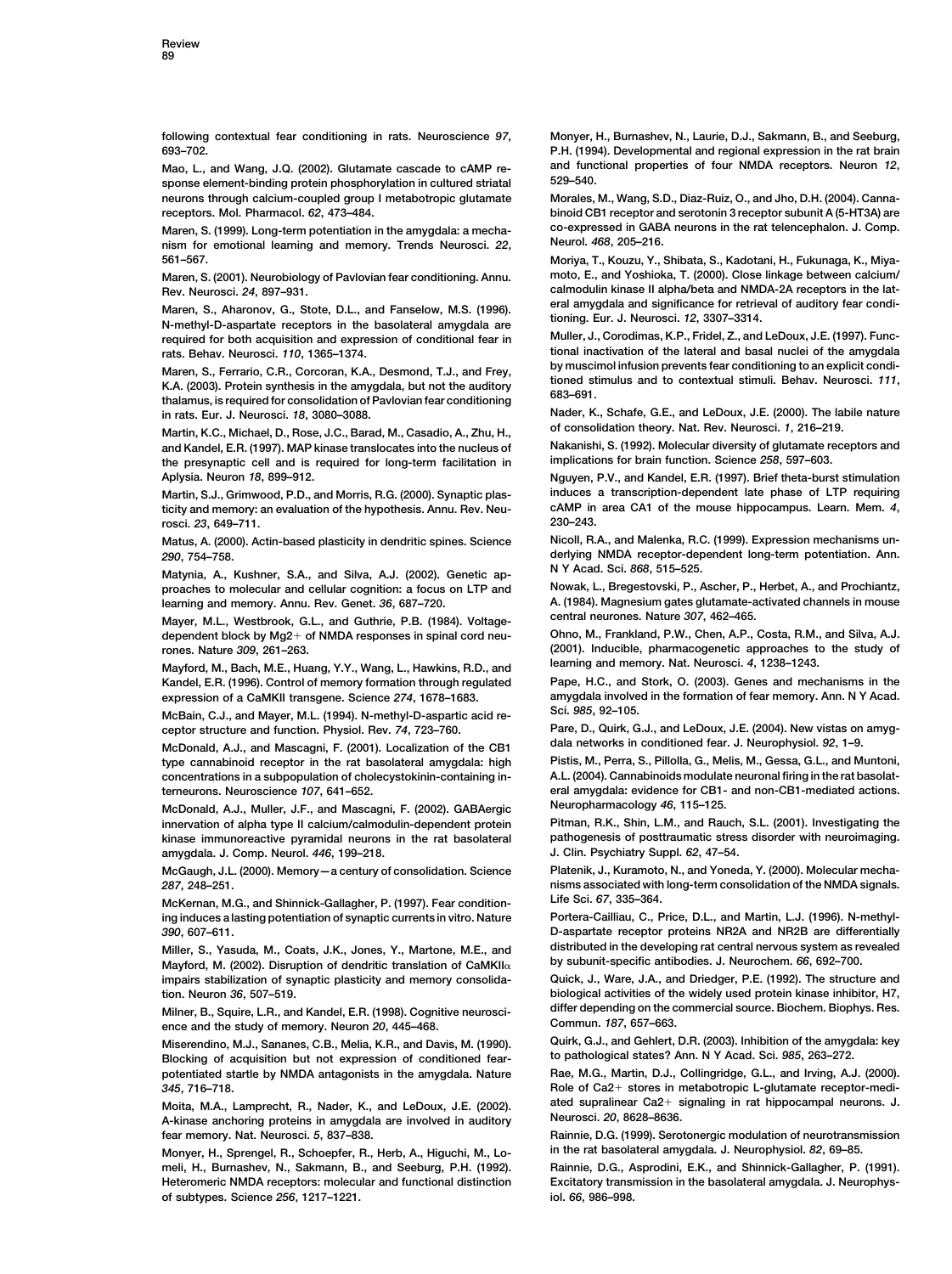**W. (2001). Long-term depression in the basolateral amygdala of (2004). Contextual fear conditioning is associated with lateralized the mouse involves the activation of interneurons. Neuroscience expression of the immediate early gene c-fos in the central and** *107***, 85–97. basolateral amygdalar nuclei. Behav. Neurosci.** *118***, 5–14.**

**behavior-induced structural plasticity. Hippocampus** *10***, 605–609. tion and localization in hippocampal neurons by NMDA receptor**

**Rattiner, L.M., Davis, M., French, C.T., and Ressler, K.J. (2004). stimulation. Science** *284***, 162–166. Brain-derived neurotrophic factor and tyrosine kinase receptor B Shen, K., Teruel, M.N., Connor, J.H., Shenolikar, S., and Meyer, T.** *24***, 4796–4806. calmodulin-dependent protein kinase II. Nat. Neurosci.** *3***, 881–886.**

**tion of synaptic plasticity genes during consolidation of fear condi- (1994). Changing subunit composition of heteromeric NMDA receptioning. J. Neurosci.** *22***, 7892–7902. tors during development of rat cortex. Nature** *368***, 144–147.**

**function in learning and memory. Behav. Brain Res.** *140***, 1–47. receptor-dependent synaptic reinforcement as a crucial process for**

**Rodrigues, S.M., Schafe, G.E., and LeDoux, J.E. (2001). Intra-amyg- memory consolidation. Science** *290***, 1170–1174. dala blockade of the NR2B subunit of the NMDA receptor disrupts Shinnick-Gallagher, P., McKernan, M.G., Xie, J., and Zinebi, F. the acquisition but not the expression of fear conditioning. J. Neu- (2003). L-type voltage-gated calcium channels are involved in the**

**Rodrigues, S.M., Bauer, E.P., Farb, C.R., Schafe, G.E., and LeDoux, Sci.** *985***, 135–149. J.E. (2002). The group I metabotropic glutamate receptor mGluR5 Shiraishi, Y., Mizutani, A., Mikoshiba, K., and Furuichi, T. (2003). is required for fear memory formation and long-term potentiation in Coincidence in dendritic clustering and synaptic targeting of homer the lateral amygdala. J. Neurosci.** *22***, 5219–5229. proteins and NMDA receptor complex proteins NR2B and PSD95**

**G.E.** (2004). Pavlovian fear conditioning regulates Thr286 auto**phosphorylation of Ca2/calmodulin-dependent protein kinase II at Shumyatsky, G.P., Tsvetkov, E., Malleret, G., Vronskaya, S., Hatton,**

mensurate enhancement of auditory-evoked responses in a fear of amygdala important for inhib<br>Conditioning circuit, Neuron 15, 127–136. **learned fear. Cell** *111***, 905–918. conditioning circuit. Neuron** *15***, 127–136.**

**of synaptic plasticity in memory. J. Neurobiol. 54, 224–237.**<br> **Proper M. T. Staubli IIV** and LeDoux. J.F. (1997). Fear condition. Silva, A.J., Kogan, J.H., Frankland, P.W., and Kida, S. (1998). CREB

Rogan, M.T., Staubli, U.V., and LeDoux, J.E. (1997). Fear condition-**Silva, A.J., Kogan, J.H., Frankland, P.W.,** and Kid<br>ing induces associative long-term potentiation in the amvgdala. Na-Sand memory. Annu. Rev. Neurosci. ing induces associative long-term potentiation in the amygdala. Na**ture** *390***, 604–607. Soderling, T.R. (1999). The Ca-calmodulin-dependent protein kinase**

**Rosen, J.B., Fanselow, M.S., Young, S.L., Sitcoske, M., and Maren, cascade. Trends Biochem. Sci.** *24***, 232–236. S. (1998). Immediate-early gene expression in the amygdala follow- Soderling, T.R., Chang, B., and Brickey, D. (2001). Cellular signaling ing footshock stress and contextual fear conditioning. Brain Res. through multifunctional Ca2/calmodulin-dependent protein kinase** *796***, 132–142. II. J. Biol. Chem.** *276***, 3719–3722.**

**P., Obosi, L., Jones, M.W., and Bliss, T.V. (2002). The role of extracel- perseveration: An update on prefrontal-amygdala interactions in fear lular regulated kinases I/II in late-phase long-term potentiation. J. extinction. Learn. Mem., in press. Neurosci.** *22***, 5432–5441. Stanciu, M., Radulovic, J., and Spiess, J. (2001). Phosphorylated**

**intercalated amygdala neurons and the extinction of conditioned fear conditioning: relationship to Fos production. Brain Res. Mol. fear responses. Neuroscience** *115***, 455–462. Brain Res.** *94***, 15–24.**

**through balanced synaptic depression and potentiation. Nature Neuron** *20***, 1–2.**

**veira, D.M., dos Santos, T.L., Fenili, A.C., and Mello, C.F. (2004). memory. Learn. Mem.** *8***, 209–219. Intra-amygdala administration of polyamines modulates fear condi- Stork, O., Ji, F.Y., and Obata, K. (2002). Reduction of extracellular**

**loid complex: anatomy and physiology. Physiol. Rev.** *83***, 803–834. Strack, S., and Colbran, R.J. (1998). Autophosphorylation-depen-Schafe, G.E., and LeDoux, J.E. (2000). Memory consolidation of dent targeting of calcium/ calmodulin-dependent protein kinase II auditory Pavlovian fear conditioning requires protein synthesis and by the NR2B subunit of the N-methyl- D-aspartate receptor. J. Biol. protein kinase A in the amygdala. J. Neurosci.** *20***, RC96. Chem.** *273***, 20689–20692.**

**J.E. (1999). Memory consolidation for contextual and auditory fear cation of autophosphorylated calcium/calmodulin-dependent proconditioning is dependent on protein synthesis, PKA, and MAP ki- tein kinase II to the postsynaptic density. J. Biol. Chem.** *272***, 13467– nase. Learn. Mem.** *6***, 97–110. 13470.**

**dala is required for memory consolidation of Pavlovian fear condi- lian CNS. Trends Neurosci.** *20***, 125–131.**

**consolidation of Pavlovian fear conditioning: a cellular and molecu- mechanism for modulation of sensory inputs related to fear condilar perspective. Trends Neurosci.** *24***, 540–546. tioning. J. Neurosci.** *19***, RC8.**

**Rammes, G., Eder, M., Dodt, H.U., Kochs, E., and Zieglgansberger, Scicli, A.P., Petrovich, G.D., Swanson, L.W., and Thompson, R.F.**

Rampon, C., and Tsien, J.Z. (2000). Genetic analysis of learning Shen, K., and Meyer, T. (1999). Dynamic control of CaMKII transloca-

**involvement in amygdala-dependent fear conditioning. J. Neurosci. (2000). Molecular memory by reversible translocation of calcium/**

**Ressler, K.J., Paschall, G., Zhou, X.L., and Davis, M. (2002). Regula- Sheng, M., Cummings, J., Roldan, L.A., Jan, Y.N., and Jan, L.Y.**

**Riedel, G., Platt, B., and Micheau, J. (2003). Glutamate receptor Shimizu, E., Tang, Y.P., Rampon, C., and Tsien, J.Z. (2000). NMDA**

**rosci.** *21***, 6889–6896. in vivo and in vitro expression of fear conditioning. Ann. N Y Acad.**

**Rodrigues, S.M., Farb, C.R., Bauer, E.P., LeDoux, J.E., and Schafe, during development of cultured hippocampal neurons. Mol. Cell.**

**lateral amygdala synapses. J. Neurosci.** *24***, 3281–3288. M., Hampton, L., Battey, J.F., Dulac, C., Kandel, E.R., and Bolshakov, Rogan, M.T., and LeDoux, J.E. (1995). LTP is accompanied by com- V.Y. (2002). Identification of a signaling network in lateral nucleus**

**Rogan, M.T., and LeDoux, J.E. (1996). Emotion: systems, cells, syn- Silva, A.J. (2003). Molecular and cellular cognitive studies of the role**

**Rosenblum, K., Futter, M., Voss, K., Erent, M., Skehel, P.A., French, Sotres-Bayon, F., Bush, D.E.A., and LeDoux, J.E. (2004). Emotional**

**Royer, S., and Pare, D. (2002). Bidirectional synaptic plasticity in cAMP response element binding protein in the mouse brain after**

**Royer, S., and Pare, D. (2003). Conservation of total synaptic weight Stevens, C.F. (1998). A million dollar question: does LTP memory?**

*422***, 518–522. Stork, O., Stork, S., Pape, H.C., and Obata, K. (2001). Identification Rubin, M.A., Berlese, D.B., Stiegemeier, J.A., Volkweis, M.A., Oli- of genes expressed in the amygdala during the formation of fear**

GABA in the mouse amygdala during and following confrontation **Sah, P., Faber, E.S., Lopez, D.A., and Power, J. (2003). The amygda- with a conditioned fear stimulus. Neurosci. Lett.** *327***, 138–142.**

Schafe, G.E., Nadel, N.V., Sullivan, G.M., Harris, A., and LeDoux, Strack, S., Choi, S., Lovinger, D.M., and Colbran, R.J. (1997). Translo-

**Schafe, G.E., Atkins, C.M., Swank, M.W., Bauer, E.P., Sweatt, J.D., Stuart, G., Spruston, N., Sakmann, B., and Hausser, M. (1997). Action and LeDoux, J.E. (2000). Activation of ERK/MAP kinase in the amyg- potential initiation and backpropagation in neurons of the mamma-**

**tioning. J. Neurosci.** *20***, 8177–8187. Stutzmann, G.E., and LeDoux, J.E. (1999). GABAergic antagonists Schafe, G.E., Nader, K., Blair, H.T., and LeDoux, J.E. (2001). Memory block the inhibitory effects of serotonin in the lateral amygdala: a**